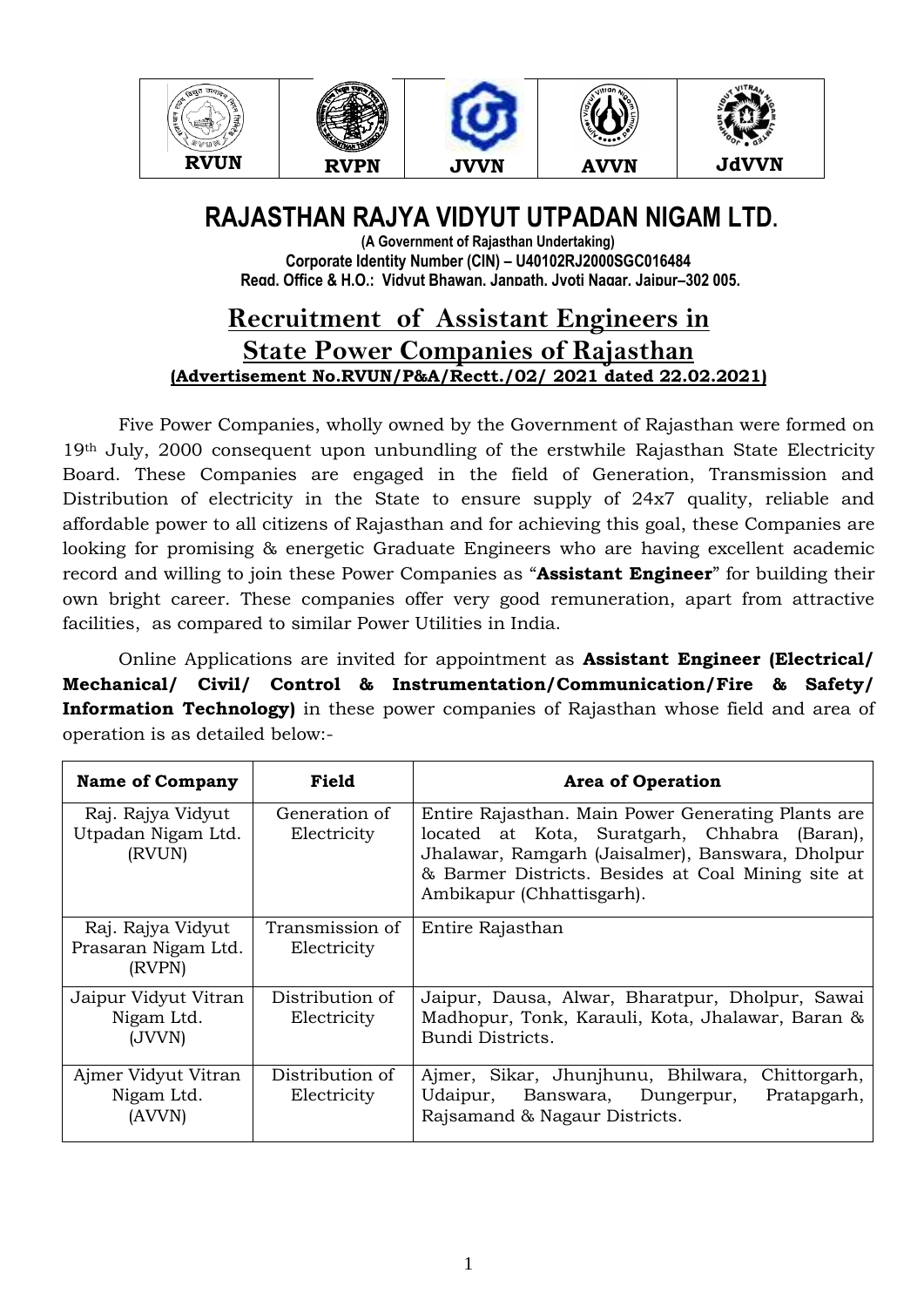The **Engineers' Service Regulations, 2016** of these Vidyut Nigams are applicable for all purposes. Candidates are advised to refer to them. However, salient provisions are mentioned hereunder:-

#### **1. Details of Vacancies**

1. The category-wise vacancies (including backlog, if any) of various posts of Assistant Engineers are as under :-

|                 | (including Backlog)          |                                   |                | UR (GEN)    |             |                               | BC          |        |              |                               | MBC          |        |             |                         |             | <b>SC</b>   |              |                         |         | <b>ST</b> |          |                         | <b>EWS</b>  |        |          | Horizontal<br><b>Reservation</b><br>for |               |
|-----------------|------------------------------|-----------------------------------|----------------|-------------|-------------|-------------------------------|-------------|--------|--------------|-------------------------------|--------------|--------|-------------|-------------------------|-------------|-------------|--------------|-------------------------|---------|-----------|----------|-------------------------|-------------|--------|----------|-----------------------------------------|---------------|
|                 |                              |                                   |                | Female      |             |                               |             | Female |              |                               |              | Female |             |                         |             | Female      |              |                         |         | Female    |          |                         |             | Female |          |                                         |               |
| Name of Company | <b>Vacant Posts</b><br>Total | (0.C.)<br><b>Open Competition</b> | $\overline{0}$ | Widow       | Divorcee    | (O.C.)<br>Competition<br>Open | c.c         | Widow  | Divorcee     | (0.C.)<br>Competition<br>Open | ပ္ပါ         | Widow  | Divorcee    | Open Competition (O.C.) | c.          | Widow       | Divorcee     | Open Competition (O.C.) | c.<br>O | Widow     | Divorcee | Open Competition (O.C.) | c.          | Widow  | Divorcee | Ê<br>PWBD                               | Ex-servicemen |
| <b>RVUN</b>     | 6                            | 2                                 | 0              | 0           | $\mathbf o$ | 1                             | $\mathbf 0$ | 0      | $\mathbf{o}$ | $\mathbf 0$                   | $\mathbf{o}$ | 0      | $\mathbf 0$ | 1                       | $\mathbf 0$ | $\mathbf 0$ | $\mathbf{o}$ | 1                       | 0       | 0         | 0        | 1                       | $\bf{0}$    | 0      | 0        | $\mathbf{1}$                            | 0             |
| <b>JVVN</b>     | 10                           | 5                                 | $\mathbf{1}$   | $\mathbf 0$ | $\mathbf o$ | 2                             | $\mathbf 0$ | 0      | $\mathbf 0$  | O                             | 0            | 0      | $\mathbf 0$ | 1                       | $\bf{0}$    | $\mathbf 0$ | $\mathbf 0$  | 1                       | 0       | 0         | 0        | 0                       | $\mathbf 0$ | 0      | O        | 1                                       | 0             |

#### **(i) Name of Post:—Assistant Engineer (Electrical)**

Note- **\*** - Hearing Impairment- 2 (RVUN- 1, JVVN-1)

#### **(ii) Name of Post:— Assistant Engineer (Mechanical)**

|                    | <b>Backlog</b>                               |                           |     | UR (GEN)     |          |                               | BC           |        |             |                               | <b>MBC</b>   |              |                 |                                  |     | SC           |          |                            |     | ST          |          |                         |             | <b>EWS</b> |              | Horizontal<br><b>Reservation</b><br>for |                 |
|--------------------|----------------------------------------------|---------------------------|-----|--------------|----------|-------------------------------|--------------|--------|-------------|-------------------------------|--------------|--------------|-----------------|----------------------------------|-----|--------------|----------|----------------------------|-----|-------------|----------|-------------------------|-------------|------------|--------------|-----------------------------------------|-----------------|
|                    |                                              |                           |     | Female       |          |                               |              | Female |             |                               |              | Female       |                 |                                  |     | Female       |          |                            |     | Female      |          |                         |             | Female     |              |                                         |                 |
| Company<br>Name of | <b>finduding</b><br>Posts<br>Vacant<br>Total | [0.C.<br>Open Competition | c.c | Widow        | Divorcee | (O.C.)<br>Competition<br>Open | ن<br>ol      | Widow  | Divorcee    | (0.C.)<br>Competition<br>Open | ci<br>o      | Widow        | <b>Divorcee</b> | <u>[0.C)</u><br>Open Competition | c.c | Widow        | Divorcee | Competition (O.C.)<br>Open | ပ္ပ | Widow       | Divorcee | Open Competition (O.C.) | c.          | Widow      | 8<br>Divorce | È<br>PWBD                               | servicemen<br>Å |
| <b>RVUN</b>        | 6                                            | 3                         | 0   | $\mathbf{o}$ | 0        | 1                             | $\mathbf{o}$ | 0      | $\mathbf 0$ | $\bf{0}$                      | $\mathbf{o}$ | $\mathbf{o}$ | $\mathbf{o}$    | 0                                | 0   | $\mathbf{o}$ | 0        | $\mathbf{2}$               | 0   | $\mathbf 0$ | 0        | 0                       | $\mathbf 0$ | 0          | $\mathbf{o}$ | 1                                       | 0               |

Note- **\*** - Hearing Impairment- 1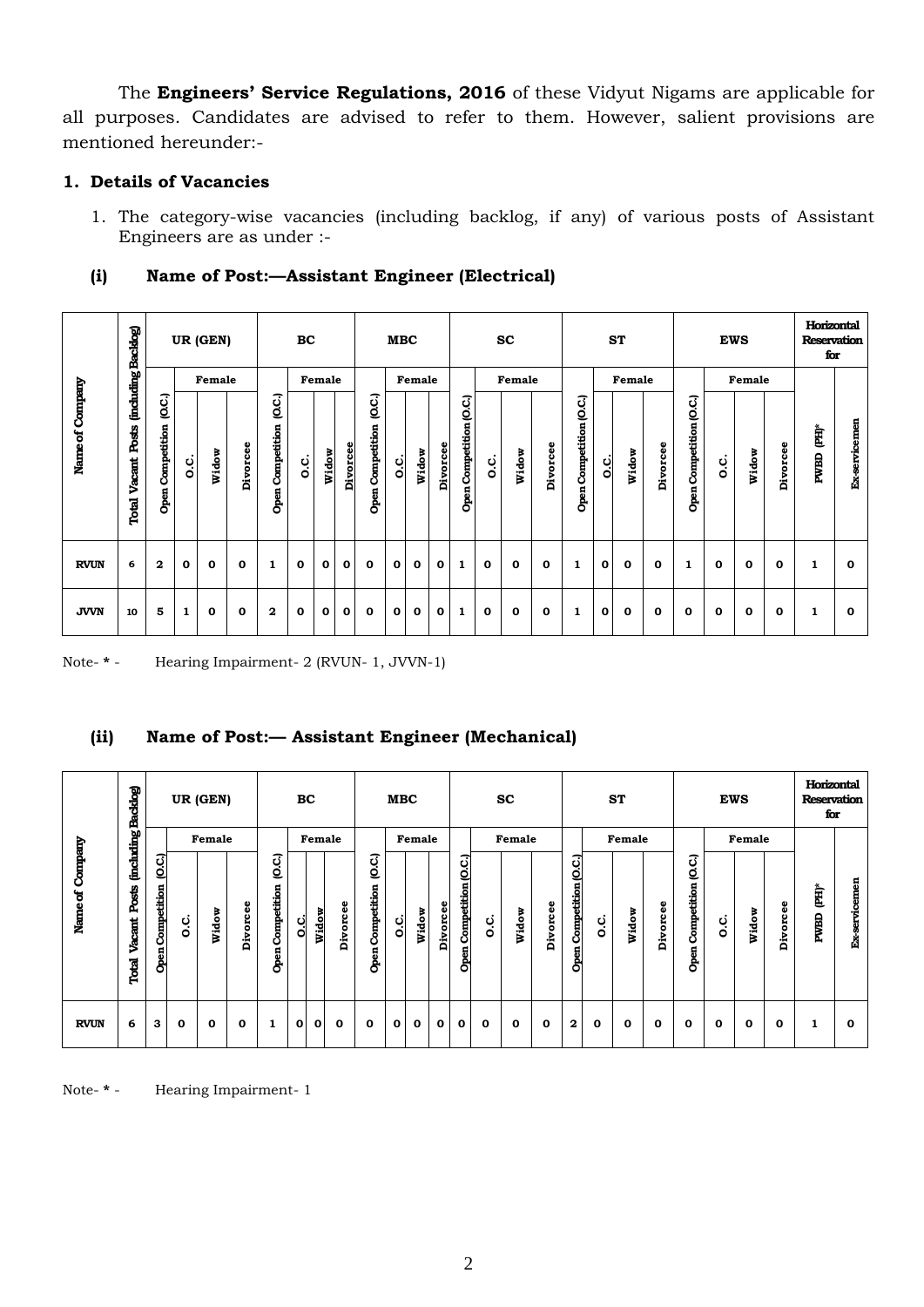### **(iii) Name of Post:— Assistant Engineer (Civil)**

|                    | (including Backlog)      |                              | UR (GEN) |              |          |                               | BC          |             |                 |                              | <b>MBC</b>   |        |                 |                                         |     | SC          |              |                         |     | ST     |          |                                     | <b>EWS</b>       |        |             | Horizontal<br><b>Reservation</b><br>for |                 |
|--------------------|--------------------------|------------------------------|----------|--------------|----------|-------------------------------|-------------|-------------|-----------------|------------------------------|--------------|--------|-----------------|-----------------------------------------|-----|-------------|--------------|-------------------------|-----|--------|----------|-------------------------------------|------------------|--------|-------------|-----------------------------------------|-----------------|
|                    |                          |                              |          | Female       |          |                               |             | Female      |                 |                              |              | Female |                 |                                         |     | Female      |              |                         |     | Female |          |                                     |                  | Female |             |                                         |                 |
| Company<br>Name of | Posts<br>Vacant<br>Total | O.C.)<br>Competition<br>Open | c.       | Widow        | Divorcee | (O.C.)<br>Competition<br>Open | o.c         | Widow       | <b>Divorcee</b> | (O.C.<br>Competition<br>Open | ပ္ပါ         | Widow  | <b>Divorcee</b> | Competition (O.C.)<br>Open <sup>o</sup> | o.c | Widow       | Divorcee     | Open Competition (O.C.) | ပ္ပ | Widow  | Divorcee | <b>O.C.)</b><br>Competition<br>Open | $\bullet$<br>o.c | Widow  | Divorcee    | È<br>PWBD                               | servicemen<br>Å |
| <b>RVPN</b>        | З                        | $\mathbf 0$                  | 0        | $\mathbf{o}$ | 0        | $\mathbf{2}$                  | $\mathbf 0$ | $\mathbf 0$ | $\mathbf{o}$    | 0                            | $\mathbf{o}$ | 0      | 0               | 0                                       | 0   | $\mathbf 0$ | $\mathbf{o}$ | 0                       | 0   | 0      | 0        |                                     | $\mathbf 0$      | 0      | $\mathbf 0$ | $\bf{0}$                                | 0               |

## **(iv) Name of Post:— Assistant Engineer (Control & Instrumentation/Communication)**

|                    | (including Backlog)      |                                       |         | UR (GEN) |          |                               | BC     |          |          |                              | <b>MBC</b> |        |          |                         |                  | SC     |          |                               |        | ST     |                 |                            | <b>EWS</b>  |        |             | Horizontal<br><b>Reservation</b><br>for |                 |
|--------------------|--------------------------|---------------------------------------|---------|----------|----------|-------------------------------|--------|----------|----------|------------------------------|------------|--------|----------|-------------------------|------------------|--------|----------|-------------------------------|--------|--------|-----------------|----------------------------|-------------|--------|-------------|-----------------------------------------|-----------------|
|                    |                          |                                       |         | Female   |          |                               |        | Female   |          |                              |            | Female |          |                         |                  | Female |          |                               |        | Female |                 |                            |             | Female |             |                                         |                 |
| Company<br>Name of | Posts<br>Vacant<br>Total | <u>GC)</u><br><b>Open Competition</b> | c.<br>O | Widow    | Divorcee | (O.C.)<br>Competition<br>Open | ن<br>أ | dow<br>É | Divorcee | (O.C.<br>Competition<br>Open | ن<br>ol    | Widow  | Divorcee | Open Competition (O.C.) | $\bullet$<br>o.c | Widow  | Divorcee | (0.C.)<br>Competition<br>Open | ن<br>ס | Widow  | <b>Divorcee</b> | Competition (O.C.)<br>Open | c.c         | Widow  | Divorcee    | È<br>PWBD                               | servicemen<br>ά |
| <b>RVUN</b>        | 4                        | $\mathbf{2}$                          | 0       | 0        | 0        | $\mathbf o$                   | 0      | 0        | 0        | 0                            | 0          | 0      | 0        | 1                       | $\bf{0}$         | 0      | 0        | 1                             | 0      | 0      | $\bf{0}$        | $\mathbf o$                | $\mathbf 0$ | 0      | $\mathbf 0$ | 1                                       | 0               |
| <b>RVPN</b>        | 5                        | 3                                     | 1       | $\Omega$ | 0        | 1                             | 0      | 0        | 0        | 0                            | 0          | 0      | 0        | 0                       | $\mathbf 0$      | 0      | $\Omega$ | 0                             | 0      | 0      | 0               | $\mathbf o$                | $\Omega$    | Ω      | 0           | $\bf{0}$                                | 0               |

Note- **\*** - Hearing Impairment- 1 (RVUN-1)

## **(v) Name of Post:— Assistant Engineer (Information Technology)**

|                 |                                                 |                                       |     | UR (GEN)        |          |                              | BC     |                     |          |                              | <b>MBC</b> |                 |          |                         |        | <b>SC</b>       |          |                         |         | ST              |          |                         | <b>EWS</b>   |                 |              | Horizontal<br><b>Reservation</b><br>for |               |
|-----------------|-------------------------------------------------|---------------------------------------|-----|-----------------|----------|------------------------------|--------|---------------------|----------|------------------------------|------------|-----------------|----------|-------------------------|--------|-----------------|----------|-------------------------|---------|-----------------|----------|-------------------------|--------------|-----------------|--------------|-----------------------------------------|---------------|
| Name of Company | (including Backlog)<br>Posts<br>Vacant<br>Total | <u>GC)</u><br><b>Open Competition</b> | c.c | Female<br>Widow | Divorcee | O.C.)<br>Competition<br>Open | ن<br>o | Female<br>है<br>Wid | Divorcee | O.C.)<br>Competition<br>Open | ci<br>O    | Female<br>Widow | Divorcee | Open Competition (O.C.) | ن<br>٥ | Female<br>Widow | Divorcee | Open Competition (O.C.) | c.<br>O | Female<br>Widow | Divorcee | Open Competition (O.C.) | ن<br>ە       | Female<br>Widow | Divorcee     | È<br>PWBD                               | Ex-servicemen |
| <b>RVUN</b>     | 3                                               | 0                                     | 0   | 0               | $\Omega$ | 1                            | 0      | 0                   | $\Omega$ | 0                            | 0          | 0               | 0        | 0                       | 0      | 0               | 0        | 1                       | 0       | $\bf{0}$        | 0        |                         | $\mathbf{o}$ | 0               | $\mathbf{o}$ | $\mathbf{1}$                            | 0             |
| <b>AVVN</b>     | 1                                               | 0                                     | 0   | 0               | 0        | 0                            | 0      | 0                   | 0        | 0                            | 0          | 0               | 0        | 0                       | 0      | 0               | 0        | 1                       | 0       | 0               | 0        | 0                       | $\mathbf{o}$ | $\mathbf o$     | $\mathbf{o}$ | 0                                       | 0             |

Note- **\*** - Hearing Impairment- 1 (RVUN-1)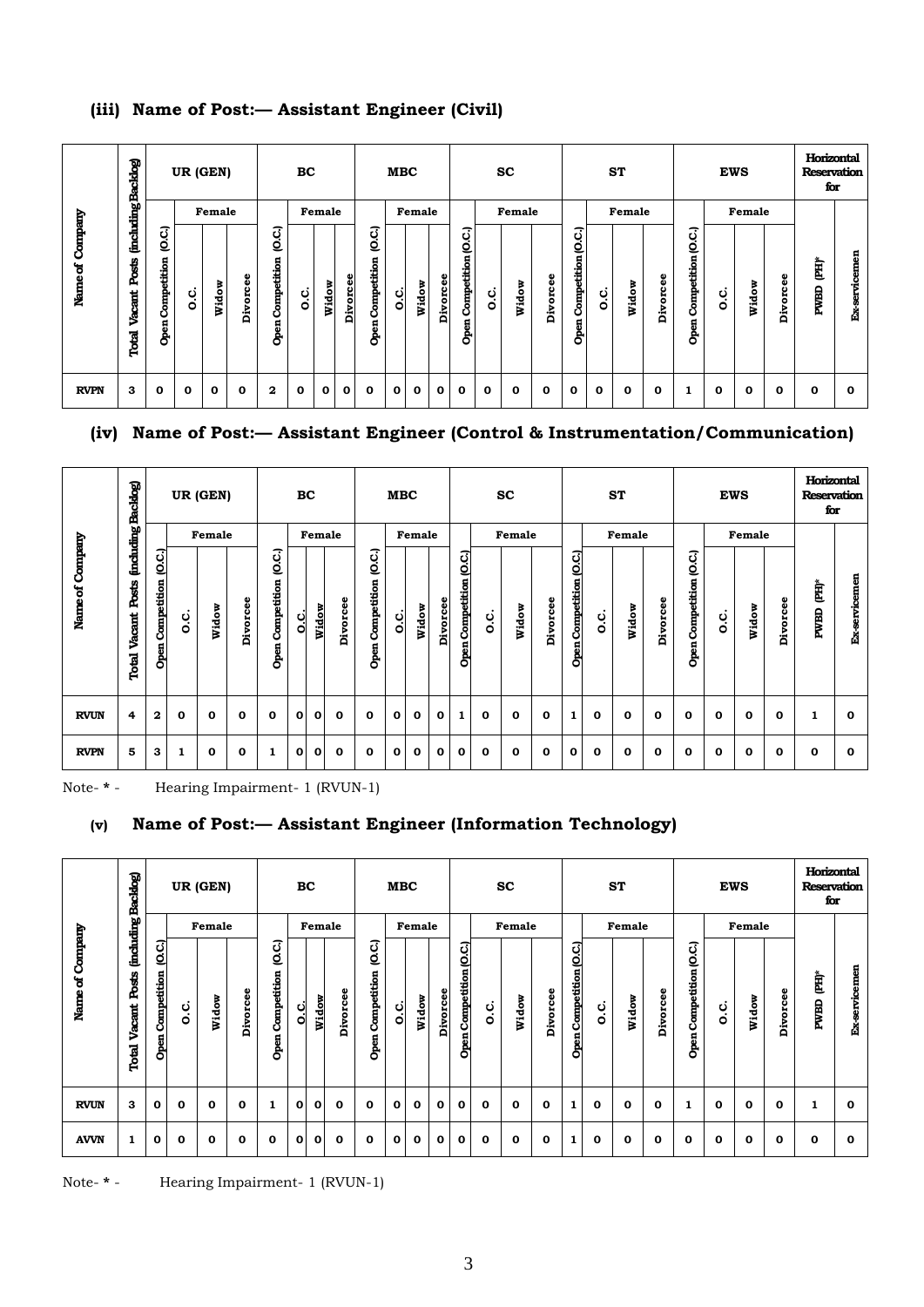**(vi) Name of Post:— Assistant Engineer (Fire & Safety)**

|                    | Backlog                                             |                                   |         | UR (GEN)     |          |                               | BC     |                 |          |                               | <b>MBC</b>       |        |              |                            |                      | SC     |              |                         |     | ST     |          |                         |         | <b>EWS</b> |             | Horizontal<br><b>Reservation</b><br>for |                 |
|--------------------|-----------------------------------------------------|-----------------------------------|---------|--------------|----------|-------------------------------|--------|-----------------|----------|-------------------------------|------------------|--------|--------------|----------------------------|----------------------|--------|--------------|-------------------------|-----|--------|----------|-------------------------|---------|------------|-------------|-----------------------------------------|-----------------|
|                    |                                                     |                                   |         | Female       |          |                               |        | Female          |          |                               |                  | Female |              |                            |                      | Female |              |                         |     | Female |          |                         |         | Female     |             |                                         |                 |
| Company<br>Name of | <b><i>finduding</i></b><br>Posts<br>Vacant<br>Total | <u>GC)</u><br>Competition<br>Open | c.<br>O | Widow        | Divorcee | (O.C.)<br>Competition<br>Open | ن<br>أ | 히<br><b>Nid</b> | Divorcee | (O.C.)<br>Competition<br>Open | $rac{c}{\sigma}$ | Widow  | Divorcee     | (0.C.)<br>Open Competition | $\bullet$<br>c.<br>o | Widow  | Divorcee     | Open Competition (O.C.) | o.c | Widow  | Divorcee | Open Competition (O.C.) | c.<br>O | Widow      | 8<br>Divorc | È<br>PWBD                               | servicemen<br>Ä |
| <b>RVUN</b>        | 1                                                   | 1                                 | 0       | $\mathbf{o}$ | 0        | 0                             | 0      | O               | 0        | $\mathbf o$                   | 0                | 0      | $\mathbf{o}$ | 0                          | 0                    | 0      | $\mathbf{o}$ | $\mathbf 0$             | 0   | 0      | 0        | 0                       | 0       | 0          | 0           | 0                                       | 0               |

NOTE:- Number of vacancies indicated above may increase/decrease at the discretion of the concerned Nigam depending upon requirement and availability/ nonavailability of vacancies due to one or other reason(s) in the concerned Nigam. No notification/corrigendum shall be issued for any such change(s).

2. Common competitive examination shall be conducted separately for each post and discipline (i.e. Electrical, Mechanical, Civil, Control & Instrumentation/ Communication, Information Technology and Fire & Safety), therefore, candidates are required to give their priorities/preferences in their application itself, with regard to Companies as per their choice. Priorities/preferences given by the candidates in their application form with regard to the companies shall be final and irrevocable. No second opportunity shall be given, for any change in preferences, thereafter.

## **2. Remuneration/Salary**

Candidates on appointment, will be initially engaged as "Probationer Trainee" for a period of two years and during the period of Probation Training, they will be paid fixed remuneration **@ Rs.39,300/- per month**. **On successful completion of probation training period, they will be fixed at the minimum (first cell) of Level-14 in the Pay Matrix i.e. at Rs.56,100/- as basic pay.** Allowances and other benefits shall be paid as per relevant rules.

## **3. Educational qualification**

1. (a) The requisite educational qualification for appointment in various discipline as on the date fixed for documents verification is as follows :-

| <b>Name of Discipline</b> | <b>Educational Qualification</b><br>(as on the date fixed for Documents Verification)                                                                                                                                                                                                                                                                                                                                                             |
|---------------------------|---------------------------------------------------------------------------------------------------------------------------------------------------------------------------------------------------------------------------------------------------------------------------------------------------------------------------------------------------------------------------------------------------------------------------------------------------|
| 1. Electrical             | The candidate must hold Full Time four years' Graduation Degree in<br>Engineering as a regular student or AMIE in Electrical/ Electrical &<br>Electronics/ Electrical, Instrumentation & Control/ Power Systems & High<br>Voltage/Power Electronics/ Power Engineering or equivalent from a<br>University/Institution established by Law in India and recognized equivalent<br>to full time Graduation Degree in Engineering by AICTE, New Delhi. |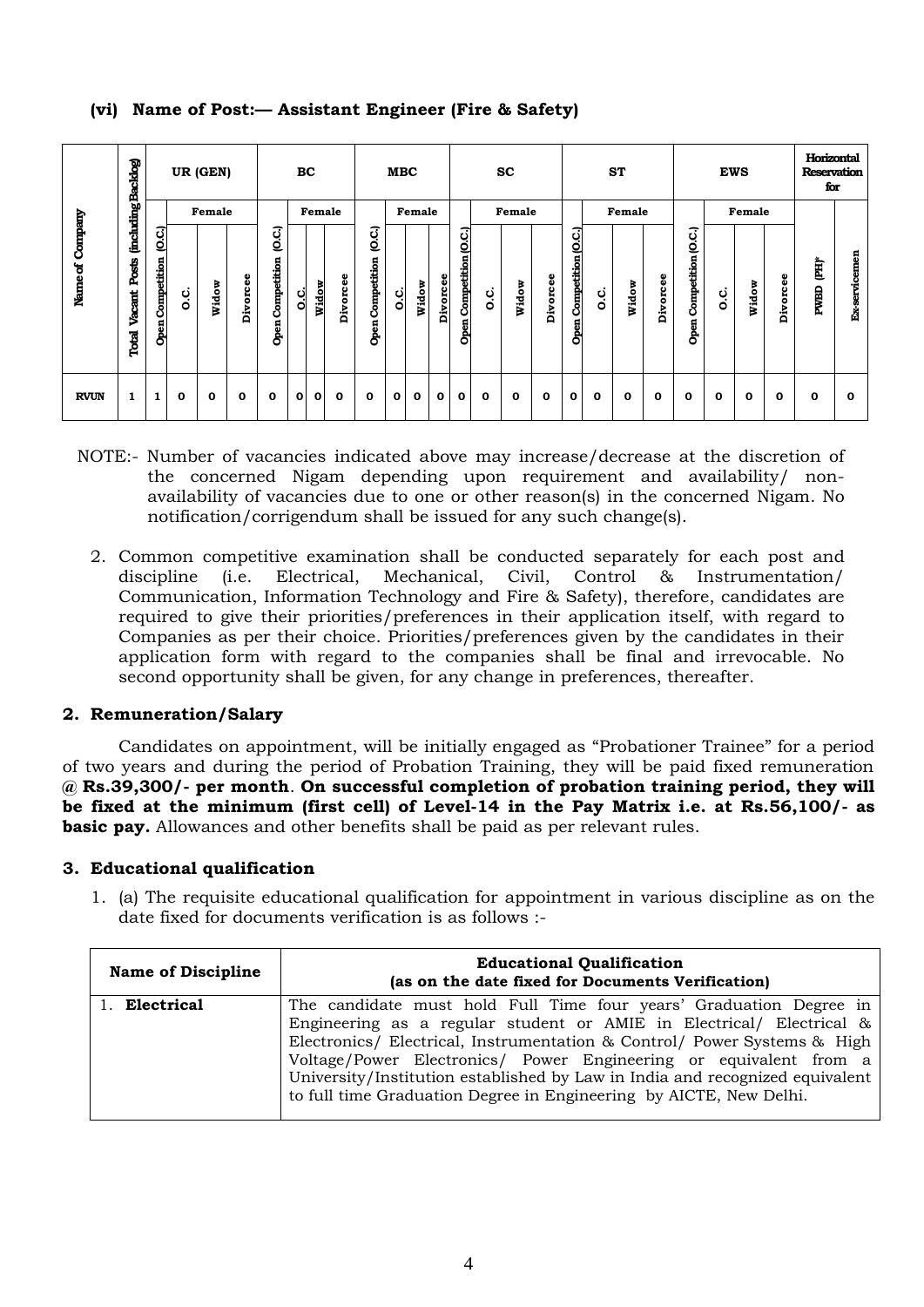| 2. Mechanical<br>3. Civil                         | The candidate must hold Full Time four years' Graduation Degree in<br>Engineering as a regular student or AMIE in Mechanical/ Production/<br>Industrial Engineering/ Production & Industrial/ Thermal/ Mechanical &<br>Automation/ Power Engineering or equivalent from a University/Institution<br>established by Law in India and recognized equivalent to full time<br>Graduation Degree in Engineering by AICTE, New Delhi.<br>The candidate must hold Full Time four years' Graduation Degree in<br>regular student or AMIE<br>Engineering as<br>a<br>in<br>Structural/Civil<br>Construction/Civil Engineering or equivalent from a University/Institution<br>established by Law in India and recognized equivalent to full time<br>Graduation Degree in Engineering by AICTE, New Delhi. |
|---------------------------------------------------|------------------------------------------------------------------------------------------------------------------------------------------------------------------------------------------------------------------------------------------------------------------------------------------------------------------------------------------------------------------------------------------------------------------------------------------------------------------------------------------------------------------------------------------------------------------------------------------------------------------------------------------------------------------------------------------------------------------------------------------------------------------------------------------------|
| 4. Control &<br>Instrumentation/<br>Communication | The candidate must hold Full Time four years' Graduation Degree in<br>Engineering as a regular student or AMIE in Electronics/ Electronics &<br>Tele-Communication/ Electronics & Communication/ Electronics & Power/<br>Electronics/<br>Electrical<br>$\&$<br>Electronics/<br>Electronics<br>Power<br>85<br>Instrumentation/ Instrumentation & Controls or equivalent from a<br>University/Institution established by Law in India and recognized<br>equivalent to full time Graduation Degree in Engineering by AICTE, New<br>Delhi.                                                                                                                                                                                                                                                         |
| 5. Information<br>Technology                      | The candidate must hold full time two years' Post Graduation Degree as a<br>regular student in Computer Applications(MCA)/ Computer Science/<br>Information Technology/ Electronics & Communications Engineering or<br>equivalent from a University/Institution established by Law in India and a<br>qualification recognized equivalent to it;<br><b>OR</b>                                                                                                                                                                                                                                                                                                                                                                                                                                   |
|                                                   | full time four years' Graduation Degree in Engineering as a regular student<br>or AMIE in Computer Science/ Information Technology/ Electronics &<br>Communications Engineering or equivalent from a University/Institution<br>established by Law in India and recognized equivalent to full time<br>Graduation Degree in Engineering by AICTE, New Delhi.                                                                                                                                                                                                                                                                                                                                                                                                                                     |
| 6. Fire & Safety                                  | The candidate must hold four years' Full Time Graduation Degree in<br>Engineering as a regular student or AMIE; or equivalent from a<br>University/Institution established by Law in India and recognized<br>equivalent to full time Graduation Degree in Engineering by AICTE, New<br>Delhi., in :-                                                                                                                                                                                                                                                                                                                                                                                                                                                                                           |
|                                                   | Fire Fighting/Industrial Safety Engineering.<br>OR.<br>Mechanical/Electrical/Production Engineering with full time Diploma in<br>Industrial Safety from a University/Institution.                                                                                                                                                                                                                                                                                                                                                                                                                                                                                                                                                                                                              |

#### (b) **Candidates must possess working knowledge of Hindi written in Devnagri script and knowledge of Rajasthani culture**.

2. A person who has appeared or is appearing in the final year/ semester/ examination of the aforesaid requisite educational qualification, are also eligible to apply for the post, but he/she shall have to submit proof of having acquired the requisite educational qualification at the time fixed for documents verification after written competitive exam. The date of declaration of result/issuance of Marks-sheet of educational qualification shall be deemed to be the date of acquiring the qualification.

#### **4. Disqualification for appointment**

- (1) No candidate who has more than one spouse living shall be eligible for appointment to the Service unless the Nigam, after being satisfied that there are special grounds permissible under the Personal Law for doing so, exempt any candidate from the operation of this regulation.
- (2) No candidate who is married to a person having already a spouse living, shall be eligible for appointment to the service unless the Nigam, after being satisfied that there are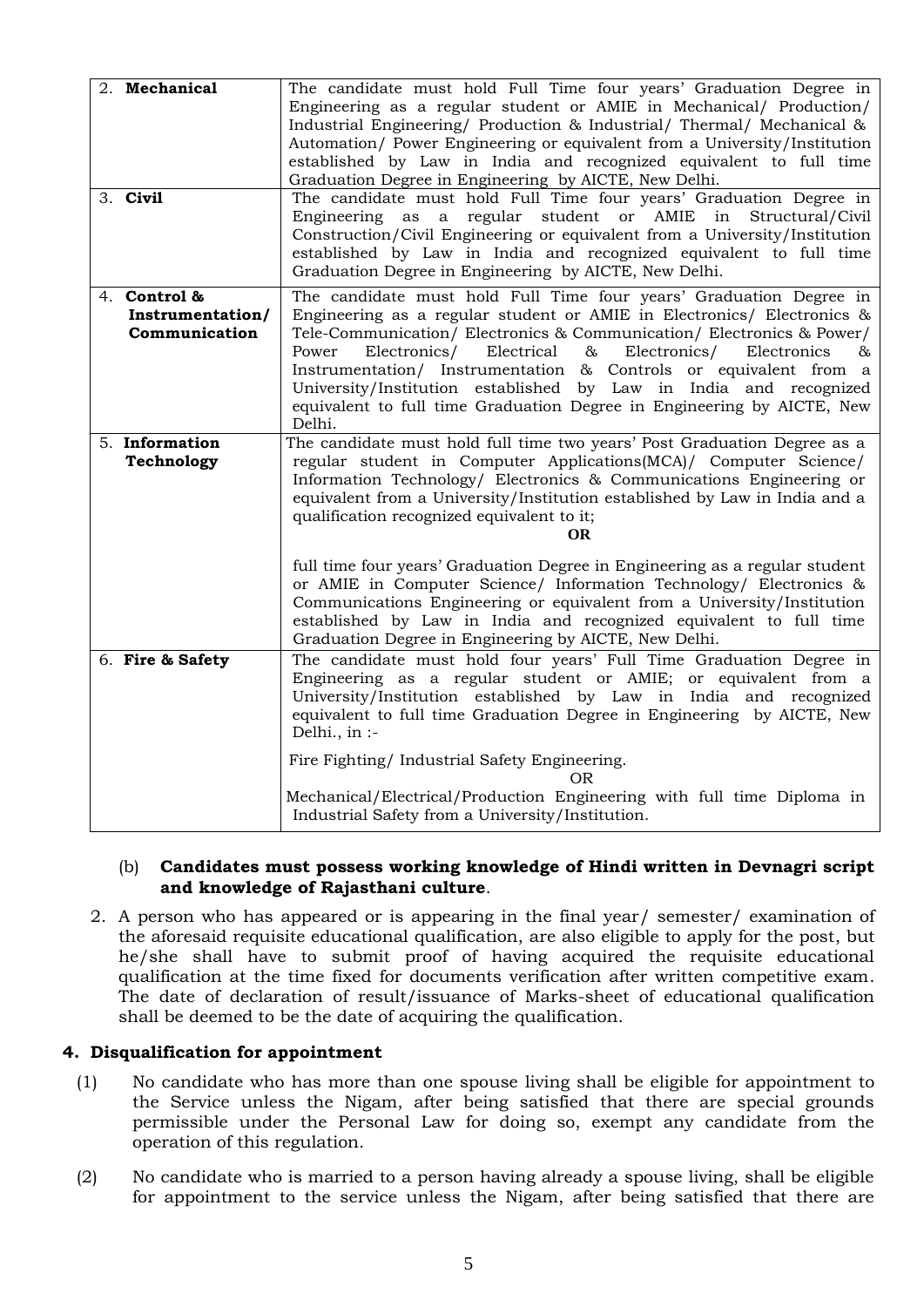special grounds for doing so, exempt any candidate from the operation of this regulation.

(3) No married candidate shall be eligible for appointment if he/she had, at the time of his/her marriage, accepted any dowry;

> **Explanation**: For the purpose of this sub-regulation, "Dowry" has the same meaning as in the Dowry Prohibition Act, 1961 (Central Act 28 of 1961).

(4) No candidate shall be eligible for appointment who has more than two children on or after 1-6-2002.

Provided that :-

- (i) the candidate having more than two children shall not be deemed to be disqualified for appointment so long as the number of children he/she has on 1st June, 2002, does not increase.
- (ii) where a candidate has only one child from earlier delivery but more than one child are born out of a single subsequent delivery, the children so born shall be deemed to be one entity while counting the total number of children.
- (iii)while counting the total number of children of a candidate, the child born from earlier delivery and having disability shall not be counted. Provided also that any candidate who performed remarriage which is not against

any law and before such remarriage he is not disqualified for appointment under the above provisions, he shall not be disqualified if any child is born out of single delivery from such remarriage.

#### **5. Character**

The character of candidate for appointment must be such as to qualify him for employment in the service.

#### **6. Physical Fitness**

Candidates must be in good mental or bodily health and free from any mental or physical defect likely to interfere with the efficient performance of his duties as a member of service and if selected, must produce a certificate to that effect from a Medical Authority as may be notified by the Nigam for the purpose.

#### **7. Age**

1. Candidates must have attained the age of **21 years** and must have not attained the age of **40 years** on the first day of January next following the last date fixed for online submission of application.

However, as direct recruitment in previous years have not been done for different durations in different Nigam, the upper age limit **as on 1.1.2022** shall be as follows:-

|              | (a) For Assistant Engineer (Electrical) |   |                                                                      |
|--------------|-----------------------------------------|---|----------------------------------------------------------------------|
| $\mathbf{i}$ | RVUN and JVVN                           |   | 42 Years                                                             |
|              | (b) For Assistant Engineer (Mechanical) |   |                                                                      |
| 1)           | <b>RVUN</b>                             |   | 42 Years                                                             |
|              |                                         |   | (c) For Assistant Engineer (Control & Instrumentation/Communication) |
| 1)           | RVUN and RVPN                           | - | 43 Years                                                             |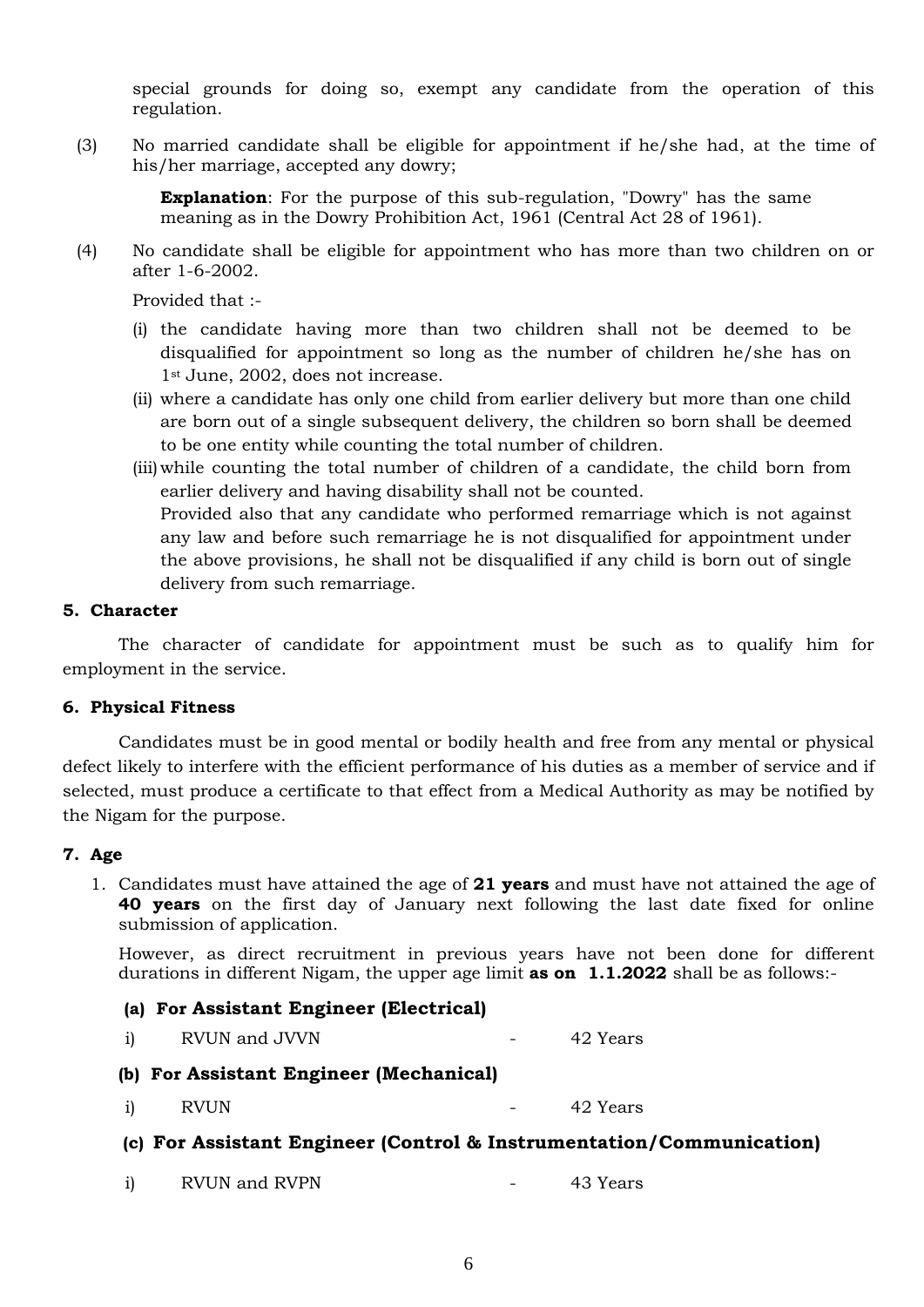### **(d) For Assistant Engineer (Fire & Safety)**

| i) | RVUN |  | - | 43 Years |
|----|------|--|---|----------|
|    |      |  |   |          |

### **(e) For Assistant Engineer (Civil)**

i) RVPN - 43 Years

### **(f) For Assistant Engineer (Information Technology)**

| $\mathbf{i}$    | RVUN | - | 42 Years |
|-----------------|------|---|----------|
| $\overline{ii}$ | AVVN | - | 43 Years |

- 2. The upper age limit mentioned above shall be relaxed by :
	- (i) 5 years in the case of male candidates belonging to the Scheduled Caste(SC), Scheduled Tribes(ST), Backward Class(BC) and More Backward Class (MBC);
	- (ii) 5 years in the case of woman candidates belonging to Unreserved (General) category and Economically Weaker Sections (EWS);
	- (iii) 10 years in the case of woman candidates belonging to SC, ST, BC and MBC;
- 3. The upper age limit mentioned above shall not apply in the case of an ex-prisoner who had served under the Government/ Nigam on a substantive basis on any post before his conviction and was eligible for appointment under the Regulations.
- 4. The upper age limit mentioned above shall be relaxable by a period equal to the term of imprisonment served in the case of ex-prisoner who was not overage before his conviction and was eligible for appointment under the Regulations.
- 5. The upper age limit mentioned above shall be relaxable by a period equal to the service rendered in the N.C.C. in the case of Cadet Instructors and if the resultant age does not exceed the prescribed maximum age limit by more than three years, they shall be deemed to be within the prescribed age limit.
- 6. The Released Emergency Commissioned Officers and Short Service Commissioned Officers after release from the Army shall be deemed to be within the age-limit even though they have crossed the age limit when they appear before the Committee had they been eligible as such at the time of their joining the Commission in the Army.
- 7. For Ex-servicemen, the upper age limit shall be relaxable by ten years, provided that if the permissible age after relaxation workout to be more than 50 years then the upper age limit of 50 years will be applicable.
- 8. There shall be no age limit in the case of persons repatriated from Pakistan during the 1971 Indo-Pak War.
- 9. There shall be no upper age limit for candidates already serving in connection with affairs of Nigam, if applying in the same Nigam.

It is clarified that this relaxation is admissible to in-service candidate, in that Nigam where he/she is working but not in any other Nigam.

- 10. There shall be no upper age limit in the case of widows and divorced women.
- 11. **The provision of age relaxation is non-cumulative i.e. relaxation may be claimed under any one provision, but relaxation admissible under any two clauses would not be clubbed.**

## **8. Reservation**

1. Reservation for SC/ST/BC/MBC/EWS/PWBD(PH)/Ex-servicemen/Female categories, etc. shall be as per relevant Regulations.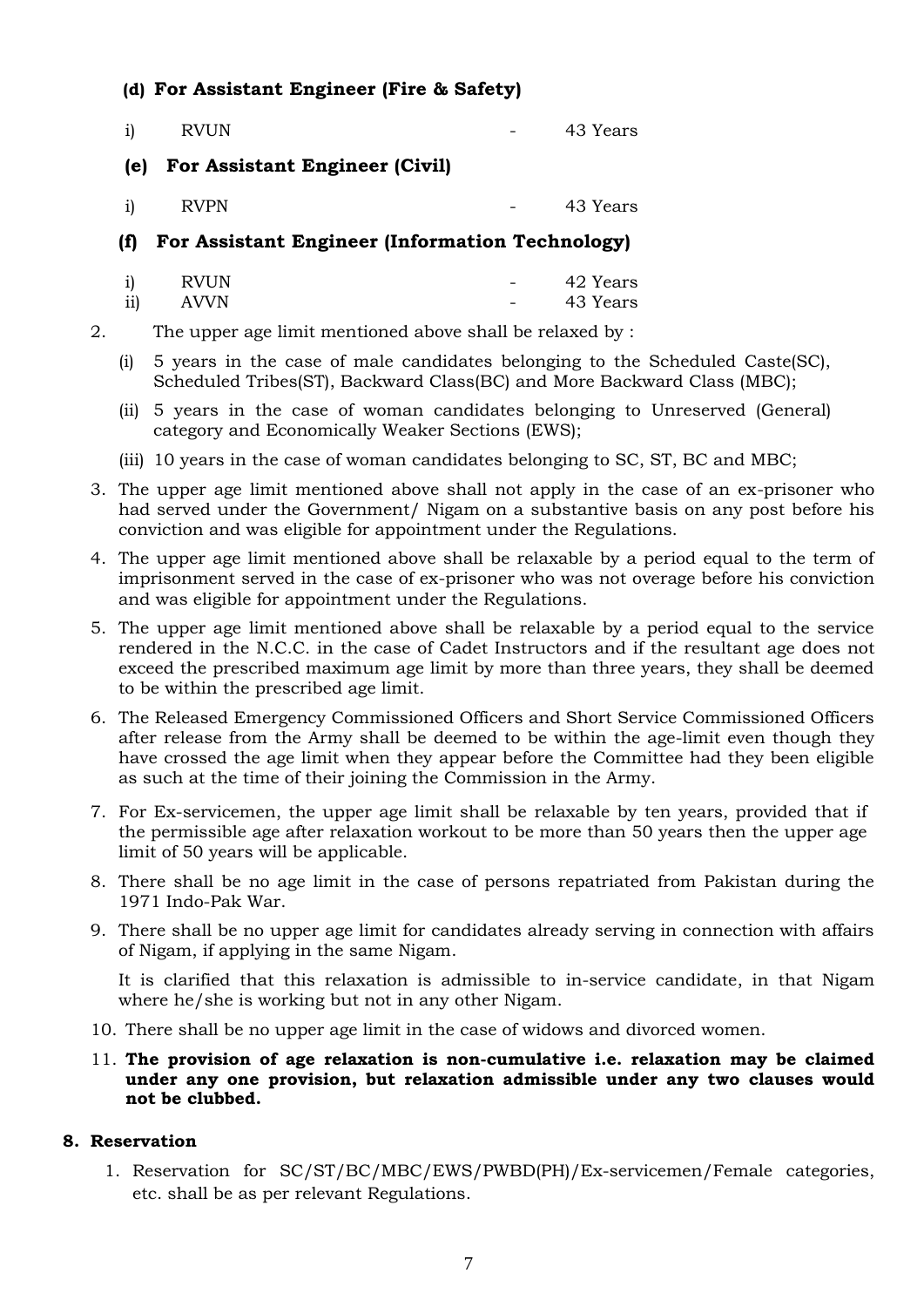- 2. Reservation of vacancies for women (including widow & divorce female), Persons with Benchmark Disabilities (PWBD) and Ex-servicemen candidates is horizontal and candidates must fulfil all eligibility criteria as prescribed for their respective category for selection against such reserved vacancies. Candidates selected shall be adjusted in the respective category to which such persons belong.
- 3. Reserved category candidates should belong to one of the categories notified for the Rajasthan state as SC/ST/EWS or BC/MBC of non-creamy layer. Certificates of SC/ST/EWS or BC/MBC of non-creamy layer issued in the prescribed format by the appropriate competent authority of Rajasthan state only will be considered as valid for availing the benefit of reservation, including relaxation in application fee.
- 4. BC/MBC category candidates in support of their 'non-creamy layer status' should produce the requisite certificate issued within the last twelve (12) months or such certificate along with an affidavit in conformity with law (for 3 years only) given within the last twelve (12) months, clearly indicating that they do not belong to the "creamy layer".
- 5. Candidates under "Economically Weaker Sections (EWS)" shall be the persons who are bonafide resident of Rajasthan and not covered under the existing scheme of reservations for the Scheduled Castes, the Scheduled Tribes, the Backward Classes, the More Backward Classes and whose family has gross annual income below Rs. 8.00 lakh. Family for this purpose will include the person who seeks benefit of reservation, his/her parents and siblings below the age of 18 years as also his/her spouse & children below the age of 18 years. The income shall include income from all sources i.e. salary, agriculture, business, profession etc. and it will be income for the financial year prior to the year of application.
- 6. Married female candidates of SC and ST categories should produce caste certificate issued with the name & residence of their father/mother and not with the name & residence of their husband.
- 7. The BC/MBC category certificate of non-creamy layer of a married female candidate must be based on the name, residence and income/wealth of her parents and not on the basis of the name, residence & income/wealth of her husband.
- 8. "Ex-Serviceman" means a person who has served in any rank whether as a combatant or non-combatant in the Regular Army, Navy and Air Force of the Indian Union and –
	- (i) who retired from such service after earning his / her pension; or
	- (ii) who has been released from such service on medical grounds attributable to military service or circumstances beyond his control and awarded medical or other disability pension; or
	- (iii) who has been released otherwise than on his own request, from such service as a result of reduction in establishment; or
	- (iv) who has been released from such service after completing the specific period of engagements, otherwise than at his own request or by way of dismissal or discharge on account of misconduct or inefficiency, and has been given a gratuity;

and includes personnel of the Territorial army of the following categories, namely:-

- (i) pension holders for continuous embodies service;
- (ii) persons with disability attributable to military service; and
- (iii) Gallantry award winners, or
- (v) ex-recruits boarded out or released on medical grounds and granted medical/disability pension.

Note:- A person who has retired after earning his or her pension or is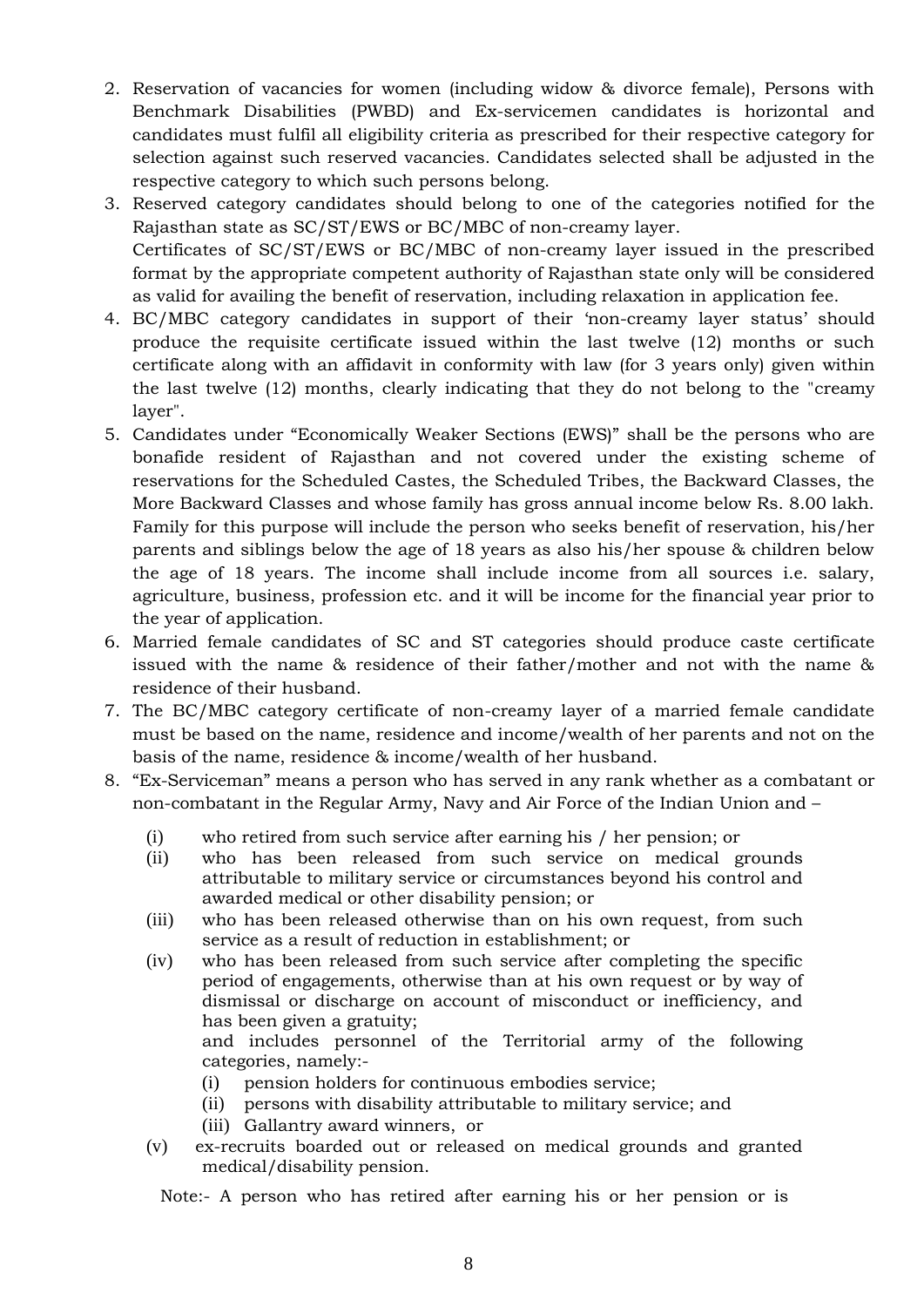retiring within forthcoming one year but has obtained no-objection certificate (NOC) from the competent authority, shall be eligible to apply for the post but shall have to submit proof of retirement to the appropriate Appointing Authority before joining. If an ex-servicemen applies on the basis on an NOC and get selected before actual retirement, the appointing authority may relax the joining period and he shall be allowed to join to the post within a period of two months of his retirement.

- 9. Candidates not fulfilling the above criteria should apply as UR (GEN) category candidates and should also deposit application fee accordingly.
- 10. Persons With Benchmark Disabilities (PWBD) {Physically Handicapped (PH)}, having only following disabilities will be considered for appointment :-

| S.<br>No.      | Name of Post                                                    | (a) Visual<br>Impairment | (b) Hearing<br>Impairment | (c) Locomotor<br><b>Disability</b> | (d) Intellectual &<br><b>Mental Behaviour</b> | (e) Multiple<br><b>Disability</b> |
|----------------|-----------------------------------------------------------------|--------------------------|---------------------------|------------------------------------|-----------------------------------------------|-----------------------------------|
|                | <b>Assistant Engineer</b><br>(Electrical)                       |                          | D/HH                      | OL/CP/LC/Dw/<br>AAV                | ASD(M)/SLD/MI                                 | MD involving<br>$(b)$ to $(d)$    |
| 2              | <b>Assistant Engineer</b><br>(Mechanical/C&I/<br>Communication) |                          | D/HH                      | OA/OL/CP/Dw/<br>AAV                | SLD/MI                                        | MD involving<br>$(b)$ to $(d)$    |
| 3              | <b>Assistant Engineer</b><br>(Civil)                            |                          | D/HH                      | OA/OL/LC/Dw/<br>AAV                | SLD/MI                                        | MD involving<br>$(b)$ to $(d)$    |
| $\overline{4}$ | <b>Assistant Engineer</b><br>(Information)<br>Technology)       |                          | D/HH                      | OA/OL/BL/<br>OAL/CP/LC/<br>Dw/AAV  | ASD(M)/SLD/MI                                 | MD involving<br>$(b)$ to $(d)$    |
| 5              | <b>Assistant Engineer</b><br>(Fire & Safety)                    |                          | D/HH                      |                                    | ASD(M)/SLD                                    | MD involving<br>$(b)$ & $(d)$     |

Abbreviations: D=Deaf, HH=Hard of Hearing, OA=One Arm, OL=One Leg, BL=Both Legs, OAL=One Arm and One Leg, CP=Cerebral Palsy, LC=Leprosy Cured, Dw=Dwarfism, AAV=Acid Attack Victim, ASD=Autism Spectrum Disorder (M=Mild), SLD=Specific Learing Disability, MI=Mental Illness, MD=Multiple Disability

Persons suffering with any benchmark disability, other than disabilities mentioned against each post herein above, are not eligible.

Where in any recruitment year any vacancy cannot be filled up due to non-availability of a suitable person with benchmark disability or for any other sufficient reasons, such vacancy shall be carried forward in the succeeding recruitment year and if in the succeeding recruitment year also suitable person with benchmark disability is not available, it may first be filled by interchange among categories notified for the post and only when there is no person with disability available for the post in that year, such unfilled vacancy shall filled up by appointment of a person, other than a person with disability.

#### **9. Procedure of submitting Online Applications and depositing Application Fee (Nonrefundable)**

1. All eligible candidates are required to apply online on any of the following websites from **24th February, 2021 to 16th March, 2021** and application through no other mode will be accepted:

**www.energy.rajasthan.gov.in/rvpnl www.energy.rajasthan.gov.in/jvvnl** 

**www.energy.rajasthan.gov.in www.energy.rajasthan.gov.in/rvunl www.energy.rajasthan.gov.in/avvnl [www.energy.rajasthan.gov.in/jdvvnl](http://www.energy.rajasthan.gov.in/jdvvnl)**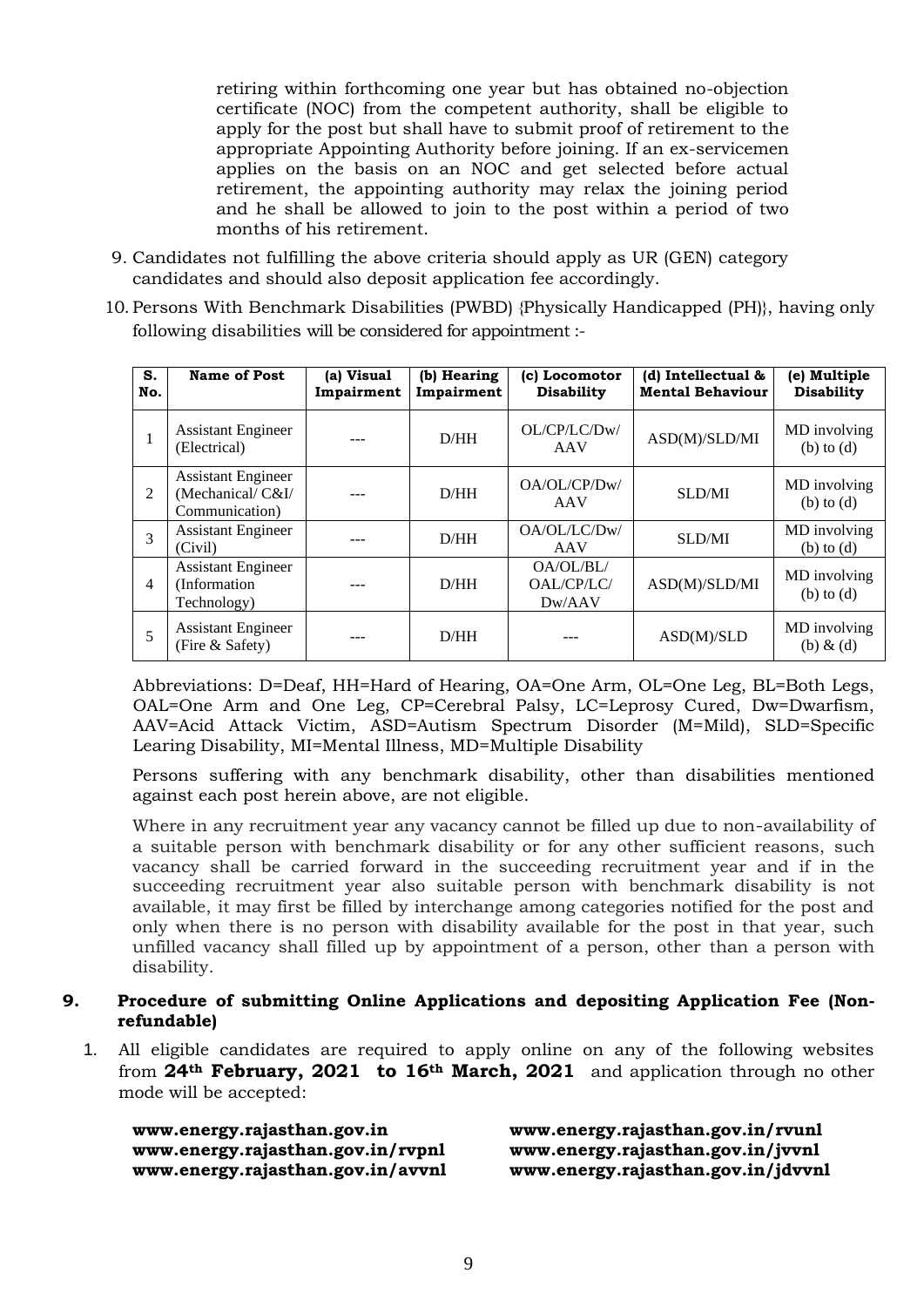#### 2. **Before applying online, every candidate should ensure that :-**

(i) More than one application should not be submitted by any candidate for any particular post. Though, a candidate can apply for two or more different posts but such applications should not be for the same post.

**In case of multiple Applications for one and the same post in one or more Company, only the latest valid (completed) application will be retained and the application fee/ intimation charges paid for other previous registration(s) will stand forfeited.**

- (ii) **The candidate should give his/her preference with regard to companies as per his/her choice. No second opportunity shall be given, for any change in preference, thereafter.**
- (iii) The scribe arranged by the candidate should not be a candidate for the examination and should be from an academic stream different from that of the post;
- (iv) He has scanned the following :
	- photograph  $(4.5cm \times 3.5cm)$
	- signature (with black ink)
	- left thumb impression (on white paper with black or blue ink)
	- a hand written declaration (on a white paper with black or blue ink) (text given below) ensuring that all these scanned documents adhere to the required specifications as given in this Advertisement.
- (v) Signature in CAPITAL LETTERS will NOT be accepted.
- (vi) The left thumb impression should be properly scanned and not smudged.

(If a candidate is not having left thumb, he/she may use his/ her right thumb for applying.)

(vii) The text for the hand written declaration is as follows –

(Name of the candidate), hereby declare that all the information submitted by me in the application form is correct, true and valid. I will present the supporting documents as and when required."

(viii) The above mentioned hand written declaration has to be in the candidate's own handwriting and in English only. If it is written and uploaded by anybody else or in any other language, the application will be considered as invalid.

(In the case of Persons with Benchmark Disability who cannot write may get the text of declaration typed and put their left hand thumb impression below the typed declaration and upload the document as per specifications.)

- (ix) Keep the necessary details/documents ready to make online payment of the requisite application fee/intimation charges
- (x) He has a valid personal email ID and mobile number. In case a candidate does not have a valid personal e-mail ID, he/she should create his/her new e-mail ID and mobile number before applying on-line and must maintain that email account and mobile number throughout this recruitment process. RVUN/ Nigams will send intimation to download call letters for the Examination, etc. through the registered e-mail ID. Nigams will not be responsible for bouncing back of any e-mail/ SMS sent to candidates.

#### 3. **Submitting Online Application form**

(i) Candidates will have to go to one of the above websites and click on the option "APPLY ONLINE" which will open a new screen.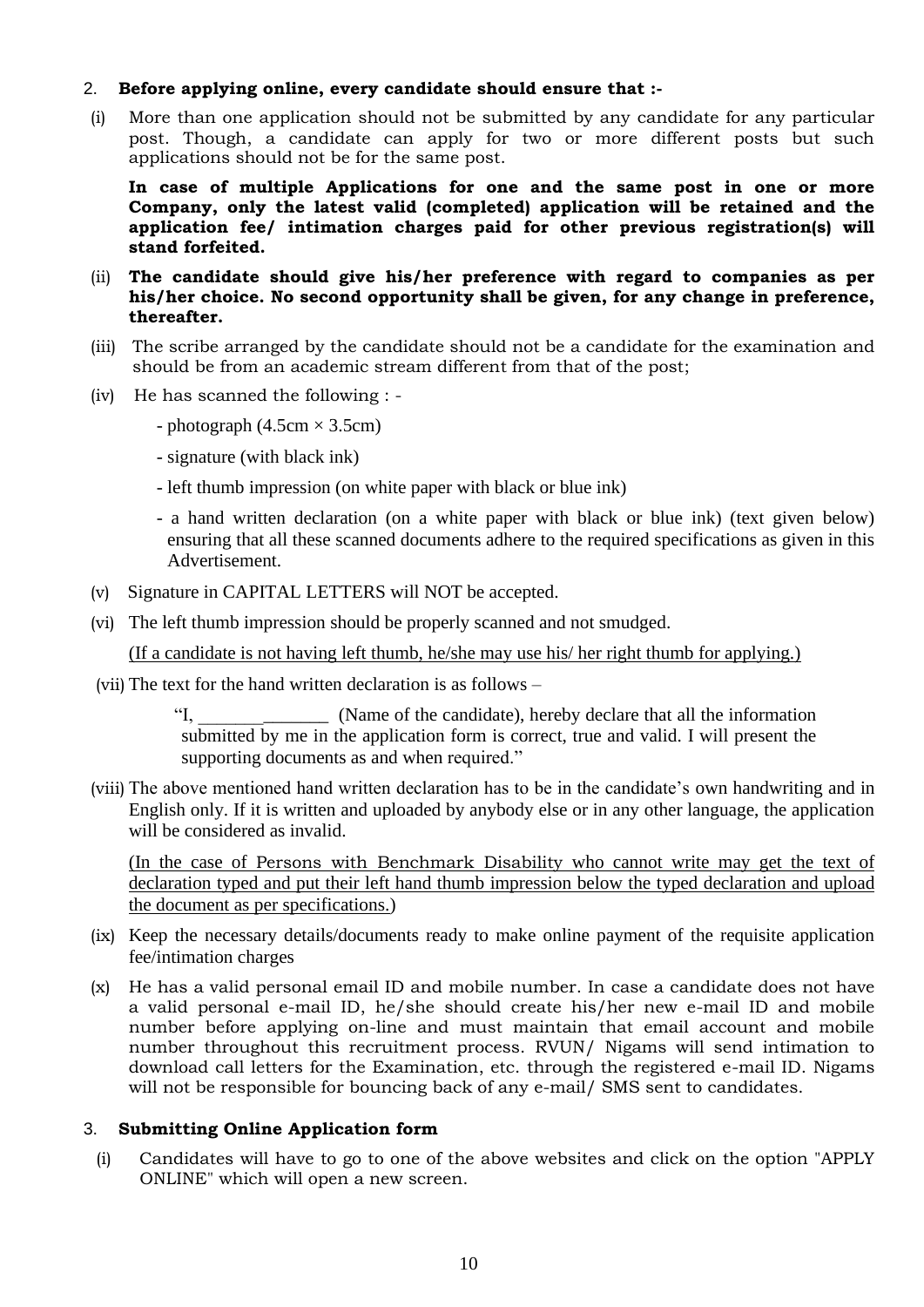- (ii) To register application, choose the tab "CLICK HERE FOR NEW REGISTRATION" and enter Name, Contact details and Email-id. A Provisional Registration Number and Password will be generated by the system and displayed on the screen. Candidate should note down the Provisional Registration Number and Password. An Email & SMS indicating the Provisional Registration Number and Password will also be sent.
- (iii) In case the candidate is unable to complete the application form in one go, he / she can save the data already entered by choosing "SAVE AND NEXT" tab. Prior to submission of the online application candidates are advised to use the "SAVE AND NEXT" facility to verify the details in the online application form and modify the same if required.
- (iv) **Candidates are advised to carefully fill and verify the details filled in the online application themselves as no change will be possible/ entertained after clicking the "FINAL SUBMIT" button.**
- (v) **The Name of the candidate or his /her Father/ Husband, etc. should be spelt correctly in the application as it appears in the Certificates/ Mark sheets/Identity proof. Any change/alteration found may disqualify the candidature.**
- (vi) Validate details and save application by clicking the "Validate your details" and "SAVE AND NEXT" button.
- (vii) Candidates can proceed to upload Photo, Signature, left thumb impression & hand written declaration as per the specifications given in the "Guidelines for Scanning and Uploading of Photograph, Signature, Thumb Impression and Hand Written Declaration" detailed hereunder.
- (viii) Candidates can proceed to fill other details of the Application Form.
- (ix) Click on the 'Preview Tab' to preview and verify the entire application form before "FINAL SUBMIT".
- (x) Modify details, if required, and click on "FINAL SUBMIT" only after verifying and ensuring that the photograph, signature, left thumb impression & hand written declaration uploaded and all other details filled are correct.
- (xi) Click on 'Payment' Tab and proceed for payment of 'Fee'.
- (xii) Click on 'SUBMIT' button.

#### 4. **Application fee**

(i) The application fee payable is as under:—

| S.<br>No. | Category                                        | <b>Application fee</b><br>(Rs.) |
|-----------|-------------------------------------------------|---------------------------------|
| (a)       | UR (Gen)/EWS if annual income of family is      | Rs. 1600                        |
|           | Rs.2.50 lakh or more                            | (Including GST)                 |
| (b)       | UR (Gen)/EWS if annual income of family is less | Rs. 1400                        |
|           | than Rs.2.50 lakh/SC/ST/BC/MBC/PWBD(PH)         | (Including GST)                 |

- (ii) Bank Transaction charges for Online Payment of application fees/intimation charges will have to be borne by the candidate.
- (iii) Payment of Fee through Online mode is available only from **24.02.2021 to 16.03.2021.**
- (iv) Those UR(GEN)/EWS category candidates whose annual family income is less than Rs.2.50 lakh and are depositing Rs.1400/- as application fee on this ground, will have to produce documents in support of their annual family income at the time of documents verification.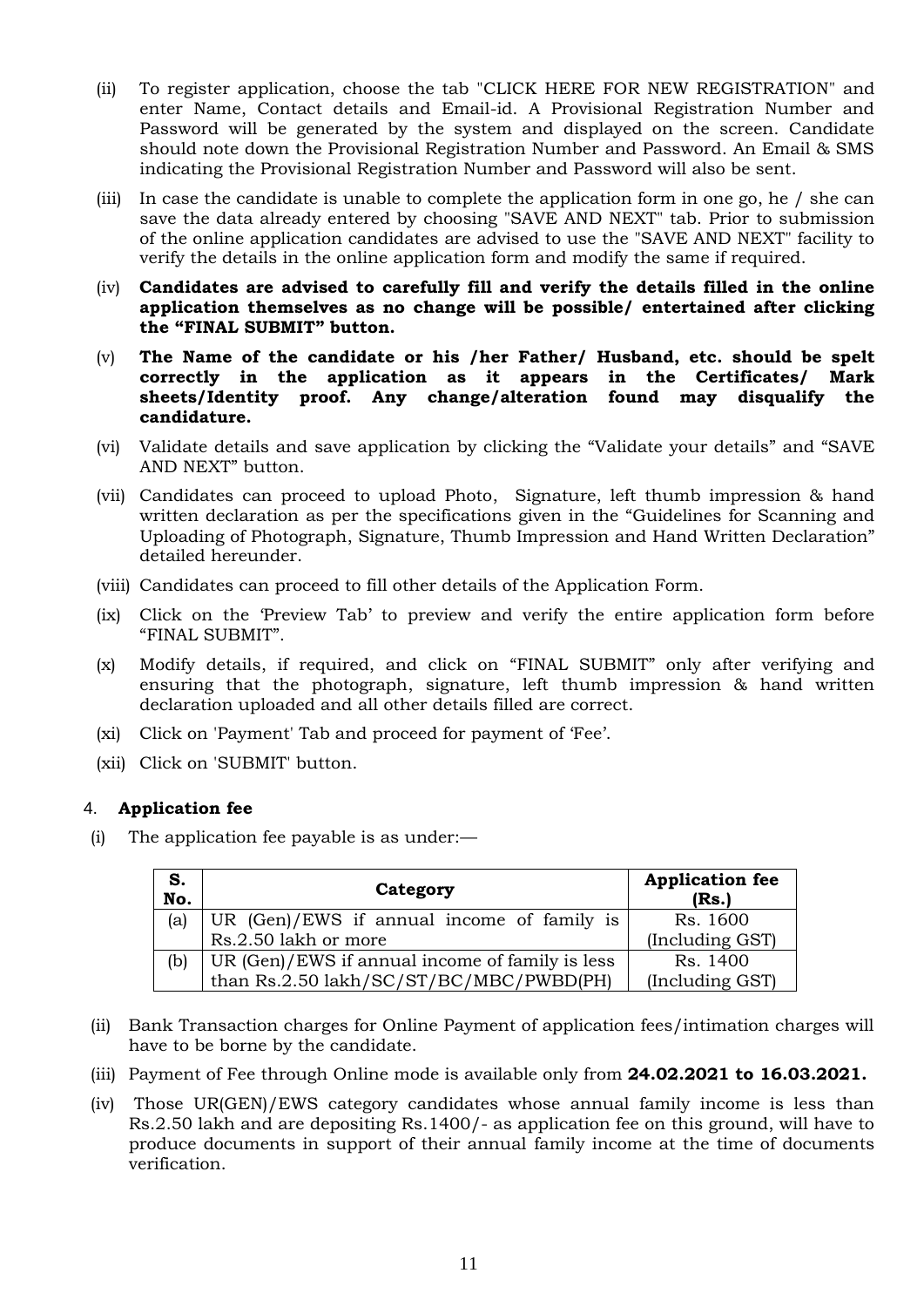- (v) Benefit of reserved posts is not admissible to candidates of creamy layer of BC & MBC categories. Such candidates are considered in UR (GEN) Category and shall deposit fee of Rs. 1600/-.
- (vi) SC/ST/BC/MBC/EWS category candidates belonging to any State other than Rajasthan shall be treated as "Unreserved (General)" category candidate. They should apply under the UR(GEN) category by depositing fee of Rs. 1600/-.
- (vii) Application fee once paid shall neither be refunded in any circumstances, nor it can be reserved for any other recruitment or selection.

#### 5. **Payment of Fee**

- (i) The application form is integrated with the payment gateway and the payment process can be completed by following the instructions.
- (ii) The payment can be made by using Debit Cards (RuPay/Visa/Master Card/Maestro), Credit Cards, Internet Banking, IMPS, Cash Cards/ Mobile Wallets.
- *(iii)* After submitting payment information in the online application form, *please wait for the intimation from the server. Do not press BACK or RFRESH button in order to avoid double charge.*
- (iv) On successful completion of the transaction, an "E-Receipt" will be generated.
- (v) Non-generation of 'E-Receipt' indicates PAYMENT FAILURE. On failure of payment, candidates are advised to login again using their Provisional Registration Number and Password and repeat the process of payment.
- (vi) Candidates are required to take a printout of the "E-Receipt" and "Online Application Form" containing fee details. **Please note that if the same cannot be generated, online transaction may not have been successful.**
- (vii) For Credit Card users:- All charges are listed in Indian Rupee. If using a non-Indian credit card, the bank will convert to local currency based on prevailing exchange rates.
- (viii) To ensure the security of data, close the browser window once transaction is completed.
- (ix) There is facility to print application form containing fee details after payment of fee.

#### 6. **Centre for Written Competitive Examinations**

(i) Candidates are advised to give preference for exam centres as per their choice, but allotment of Centres will be done as per administrative convenience and availability of seats.

Candidates will be required to give choice for six (6) centres, out of which atleast three (3) centres must be situated outside Rajasthan. However, any centre, other than those opted by the candidates, can also be allotted.

#### **List of proposed Examination Centres is enclosed as Annexure- "A".**

- (ii) The exam will be conducted only through Online mode at venues given in the respective call letters.
- (iii) Choice of Centre once exercised by the candidate will be final.
- (iv) No request for change of centre/venue/date/session for Exam shall be entertained.
- (v) RVUN reserves the right to cancel/ alter any of the Examination Centres and/ or add some other Centres, at its discretion, depending upon the response, administrative feasibility, etc.
- (vi) **If sufficient number of candidates does not opt for a particular centre for "Online" exam or if the number of candidates is more than the capacity available for online exam at a centre or due to any other reason, RVUN reserves the right to allot any centre other than the centre opted for.**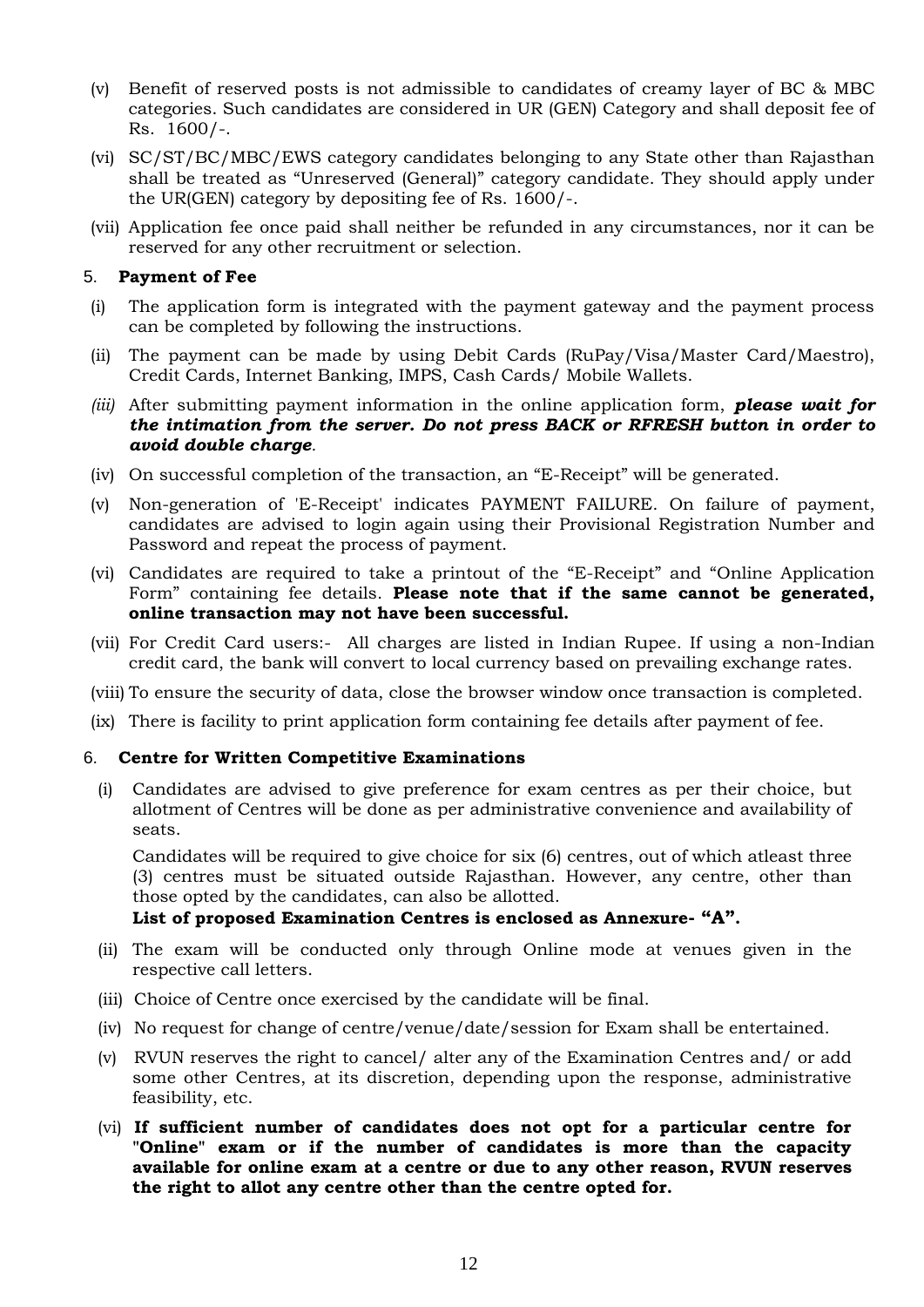(vii) Every candidate will have to appear in the exam at an Examination Centre at his/her own risks and expenses and RVUN will not be responsible for any injury or losses, etc. of any nature.

#### 7. **Guidelines for Persons with Benchmark Disabilities using a Scribe**

- (i) The facility of scribe will be allowed to persons with benchmark disability who have limitation in writing including that of speed, if so desired by him/her.
- (ii) Persons with benchmark disabilities in the category of Blindness, Locomotor Disability (Both Arms -BA and Both Legs Arms-BLA) and Cerebral Palsy whose writing speed is adversely affected permanently, shall also be allowed scribe, if so desired by him/her.
- (iii) Scribe will be allowed on production of a certificate to the effect that the person concerned has physical limitation to write, and scribe is essential to write examination on his/her behalf, from the Chief Medical Officer/ Civil Surgeon/ Medical Superintendent of a Government health care institution.
- (iv) The candidate will have to arrange his/ her own scribe at his/ her own cost.
- (v) The qualification of the scribe should be one step below the qualification of the candidate taking examination and from an academic stream different from that prescribed for the post.
- (vi) The scribe arranged by the candidate should not be a candidate for the same examination. If violation of the above is detected at any stage of the process, candidature of both the candidate and the scribe will be cancelled. Candidates eligible for and who wish to use the services of a scribe in the examination should invariably carefully indicate the same in the online application form. Any subsequent request may not be favorably entertained.
- (vii) A person acting as a scribe for one candidate cannot be a scribe for another candidate.
- (viii) The candidate as well as scribe, both will have to give a suitable undertaking confirming that the scribe fulfils all the stipulated eligibility criteria for a scribe mentioned above. Further in case it later transpires that he/she did not fulfill any laid down eligibility criteria or suppressed material facts, the candidature of the applicant will stand cancelled irrespective of the result of the online examination.
- (ix) Those candidates who use a scribe shall be eligible for compensatory time of 20 minutes for every hour of the examination or as otherwise advised. Candidates with benchmark disability, but not availing facility of scribe will also be allowed additional time on production of certificate in support of his/her physical limitation to write.
- (x) Scribe should not answer on his/her own. Any such behaviour observed will result in cancellation of candidature.
- (xi) Only candidates who register themselves in the application form for compensatory time will be allowed such concessions since compensatory time given to candidates shall be system based, it shall not be possible for the test conducting agency to allow such time if he /she is not registered for the same. Candidates not registered for compensatory time shall not be allowed such concessions.

These guidelines are subject to change in terms of GoR/GoI guidelines/ clarifications, if any, from time to time.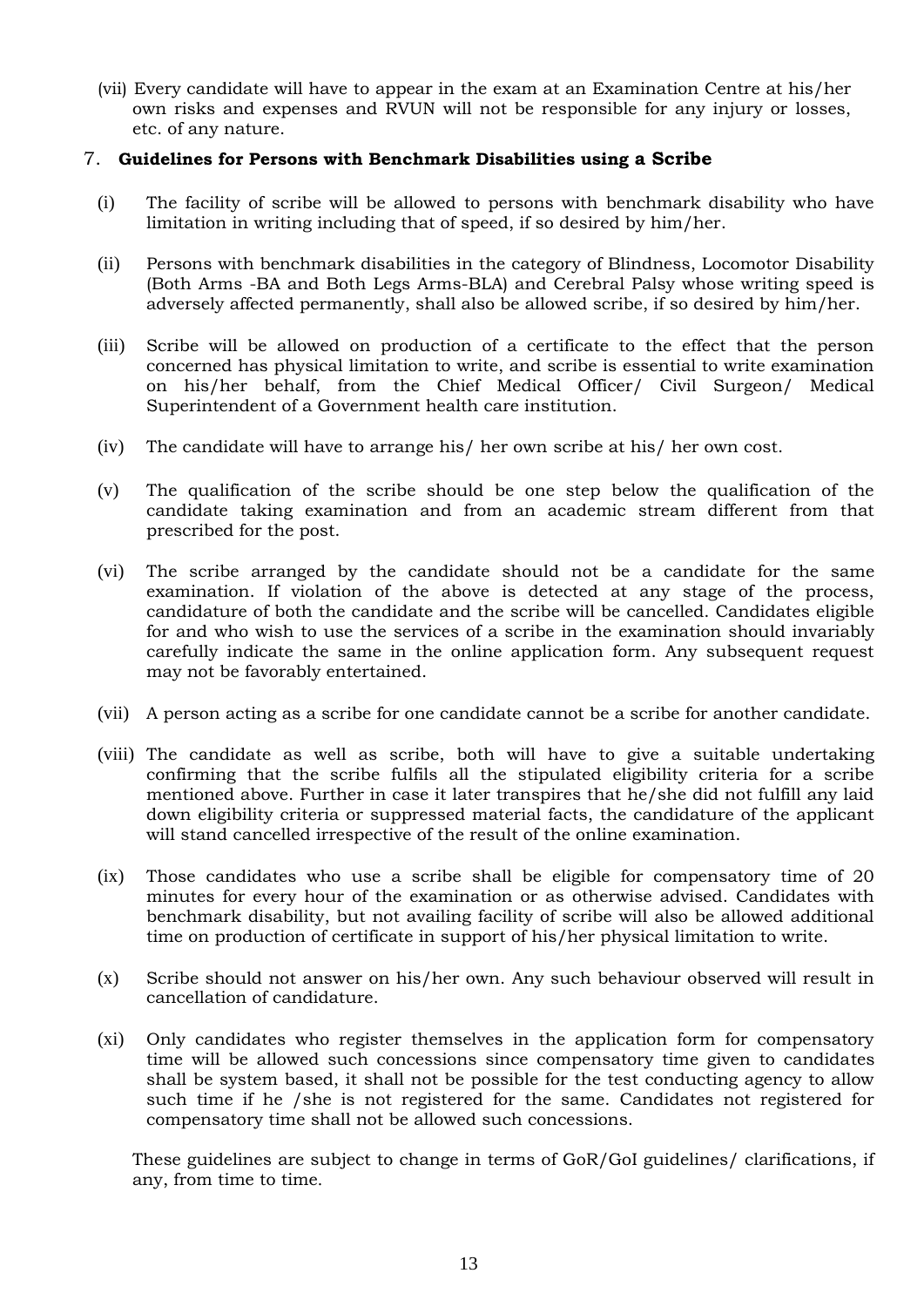#### 8. **Guidelines for Scanning and Uploading of Photograph (4.5cm × 3.5cm), Signature, thumb impression and handwritten declaration :-**

Before applying online a candidate will be required to have a scanned (digital) image of his/her photograph, signature, Left thumb impression and hand written declaration as per the specifications given below:

## (i) **Photograph Image:**

- **-** Photograph must be a recent passport style colour picture with front view.
- **-** Make sure that the picture is in colour, taken against a light-coloured, preferably white background.
- **-** Look straight at the camera with a relaxed face
- **-** If the picture is taken on a sunny day, have the sun behind you, or place yourself in the shade, so that you are not squinting and there are no harsh shadows
- **-** If you have to use flash, ensure there's no "red-eye"
- **-** If you wear glasses make sure that there are no reflections and your eyes can be clearly seen.
- **-** Caps, hats and dark glasses are not acceptable. Religious headwear is allowed but it must not cover your face.
- **-** Dimensions 200 x 230 pixels (preferred)
- **-** Size of file should be between 20kb–50 kb
- **-** Ensure that the size of the scanned image is not more than 50kb. If the size of the file is more than 50 kb, then adjust the settings of the scanner such as the DPI resolution, no. of colours, etc., during the process of scanning.
- **-** If the photo is not uploaded at the place of Photo Admission for Examination will be rejected/denied. Candidate him/herself will be responsible for the same.
- **-** Candidate should also ensure that photo is uploaded at the place of photo and signature at the place of signature. If photo in place of photo and signature in place of signature is not uploaded properly, candidate will not be allowed to appear for the exam.
- **-** Candidate must ensure that Photo to be uploaded is of required size and the face should be clearly visible.

## (ii) **Signature Image:**

- **-** The applicant has to sign on white paper with Black Ink pen.
- **-** The applicant has to put left thumb impression on a white paper with black or blue ink.
- **-** The applicant has to write the declaration in English clearly on a white paper with black or blue ink.
- **-** The signature should be of the applicant and not by any other person.
- **-** The signature will be used to put on the Call Letter and wherever necessary.
- **-** The applicant's signature obtained on the call letter and attendance sheet at the time of the examination should match the uploaded signature. In case of mismatch, the applicant may be disqualified.
- **-** Dimensions 140 x 60 pixels (preferred)
- **-** Size of file should be between 10kb 20kb for signature.
- **-** Ensure that the size of the scanned image is not more than 20kb.
- **-** Signature in CAPITAL LETTERS shall NOT be accepted.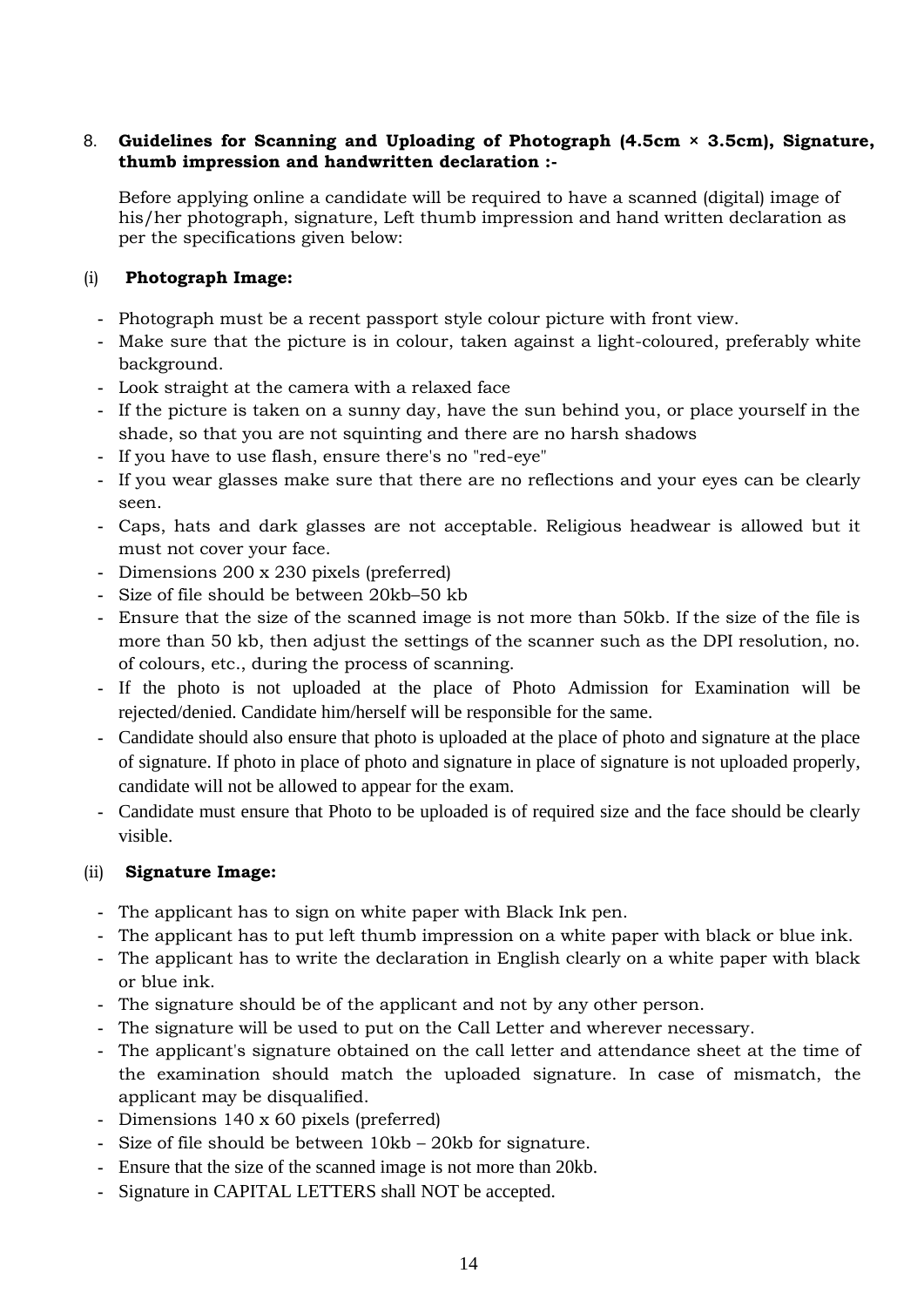#### (iii) **Scanning the documents:**

- Set the scanner resolution to a minimum of 200 dpi (dots per inch) •
- Set Colour to True Colour.
- Crop the image in the scanner to the edge of the left thumb impression / hand written declaration, then use the upload editor to crop the image to the final size (as specified above).
- The image file should be JPG or JPEG format. An example file name is: image01.jpg or image01.jpeg
- Image dimensions can be checked by listing the folder files or moving the mouse over the file image icon.
- Candidates using MS Windows/MSOffice can easily obtain documents in .jpeg format by using MS Paint or MS Office Picture Manager. Scanned documents in any format can be saved in .jpg / .jpeg format by using \_Save As' option in the File menu. Size can be adjusted by using crop and then resize option.
	- **- If the file size and format are not as prescribed, an error message will be displayed.**
	- **- While filling in the Online Application Form the candidate will be provided with a link to upload his/her photograph, signature, left thumb impression and hand written declaration.**

## (iv) **Left thumb impression :**

- The applicant has to put his left thumb impression on a white paper with black or blue ink.
- The hand written declaration should be of the applicant and not by any other person. o File type: jpg / jpeg
	- o Dimensions: 240 x 240 pixels in 200 DPI (Preferred for required quality) i.e 3 cm \* 3 cm (Width \* Height)
- **-** File Size: 20 KB 50 KB.

## (v) **Hand written declaration :**

The text for the hand written declaration is as follows :-

"I, (Name of the candidate), hereby declare that all the information submitted by me in the application form is correct, true and valid. I will present the supporting documents as and when required."

- Hand written declaration should not be written in CAPITAL LETTERS.
- The applicant has to write the declaration in English clearly on a white paper with black or blue ink.
- The hand written declaration should be of the applicant and not by any other person.
- Hand written Declaration
	- o File type: jpg / jpeg
	- o Dimensions:800 x 400 pixels in 200 DPI (Preferred for required quality) i.e 10 cm \* 5 cm (Width \* Height)
	- o File Size: 50 KB 100 KB

## (vi) **Procedure for uploading the documents:**

- While filling in the Online Application Form the candidate will be provided with separate links for uploading left thumb impression and hand written declaration
- Click on the respective link —Upload left thumb impression / hand written declaration
- Browse and Select the location where the Scanned left thumb impression / hand written declaration file has been saved.
- Select the file by clicking on it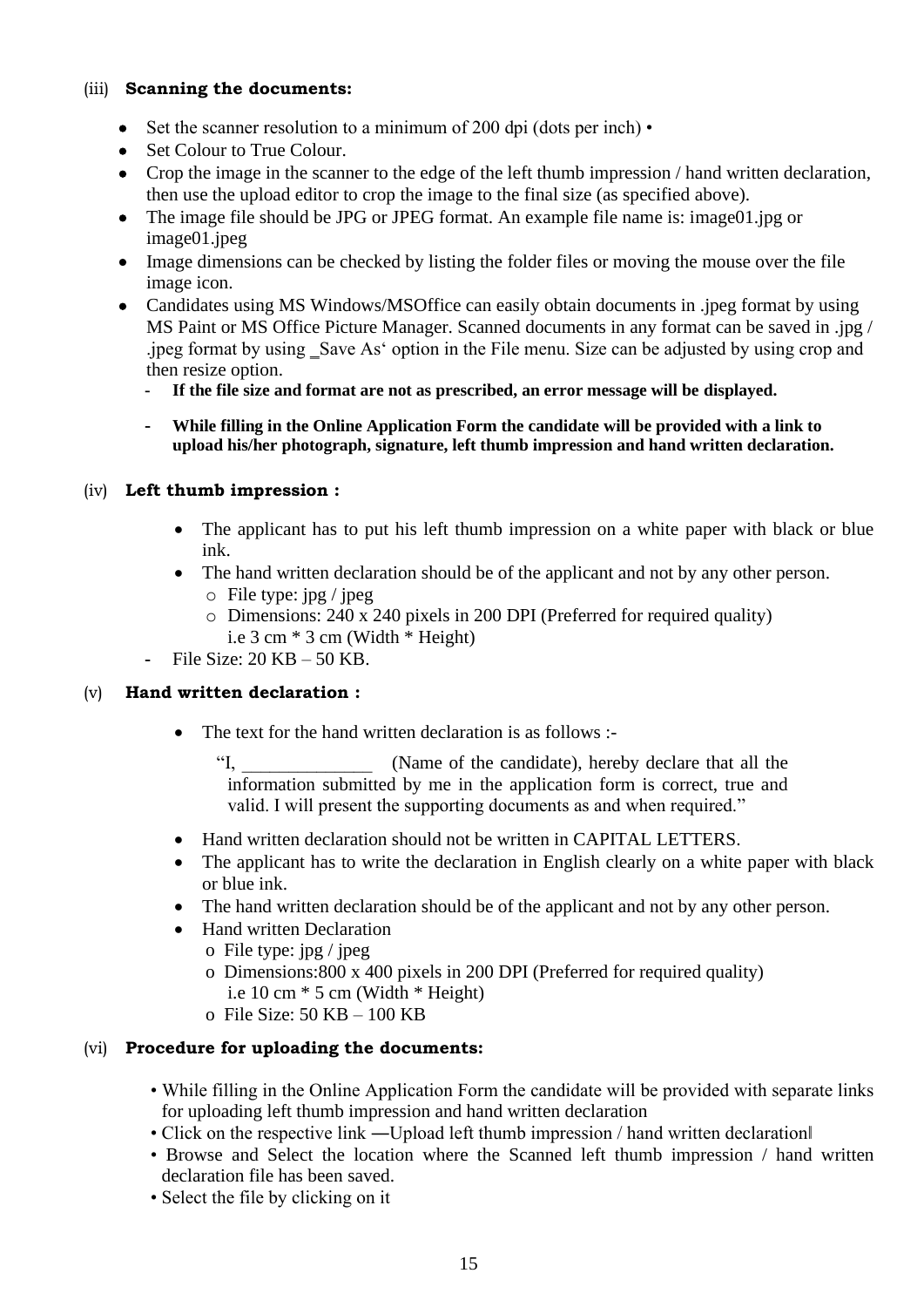- Click the \_Open/Upload' button Your Online Application will not be registered unless you upload your Left thumb impression and hand written declaration as specified.
- If the file size and format are not as prescribed, an error message will be displayed.
- Preview of the uploaded image will help to see the quality of the image. In case of unclear / smudged, the same may be re-uploaded to the expected clarity /quality.

## **Note:**

- 1) In case the left thumb impression or the hand written declaration is unclear / smudged, the candidate's application may be rejected.
- 2) After uploading the left thumb impression  $\&$  hand written declaration in the online application form candidates should check that the images are clear and have been uploaded correctly. In case the left thumb impression or the hand written declaration is not prominently visible, the candidate may edit his/ her application and re-upload his/ her thumb impression / hand written declaration, prior to submitting the form.
- After registering online, candidates are advised to take a printout of their system generated online application forms.
- 3) **Online Application will not be registered unless candidate uploads his/ her photograph, signature, thumb impression and handwritten declaration as specified in this detailed advertisement**.
- 4) In case the face in the photograph or signature is unclear, the candidate's application may be rejected. After uploading the photograph/ signature in the online application form, candidates should check that the images are clear and have been uploaded correctly. In case the photograph or signature is not prominently visible, the candidate may edit his/ her application and re-upload his/ her photograph or signature, prior to submitting the form.
- **5) After registering online, candidates are advised to take a printout of their "E-Receipt" and system generated "Online Application Forms". These documents will be required at the time of document verification.**

## 9. **Downloading of Call Letter**

- (i) Candidates will have to visit any one of the above websites for downloading call letters for online test. Intimation for downloading call letter will be sent through email/SMS. Once the candidate clicks the relevant link, he/she can access the window for call letter download. The candidate is required to use (i) Registration Number/Roll Number, (ii) Password/Date of Birth for downloading the call letter. Candidate needs to affix recent recognizable photograph on the call letter preferably the same as provided during registration and appear at the examination centre with (i) Call Letter (ii) Photo Identity Proof as stipulated in clause 10 below and also specified in the call letter and photocopy of the same Photo Identity Proof as brought in original.
- (ii) Candidates reporting late i.e. after the reporting time specified in the call letter for Exam will not be permitted to take the examination. The reporting time mentioned on the call letter is prior to the Start time of the test. Though the duration of the examination is two hour, candidates may be required to be at the venue for about 4 hours including the time required for completion of various formalities such as verification and collection of various requisite documents, logging in, giving of instructions, etc.

#### 10. **Identity Verification**

In the examination hall as well as at the time of documents verification, the call letter along with original and a photocopy of the candidate's currently valid photo identity (*bearing exactly the same name as it appears on the call letter*) such as PAN Card/ Passport/ Permanent Driving Licence/ Voter's Card/ Bank Passbook with photograph/ Photo identity proof issued by a Gazetted Officer on official letterhead along with photograph / Photo identity proof issued by a People's Representative on official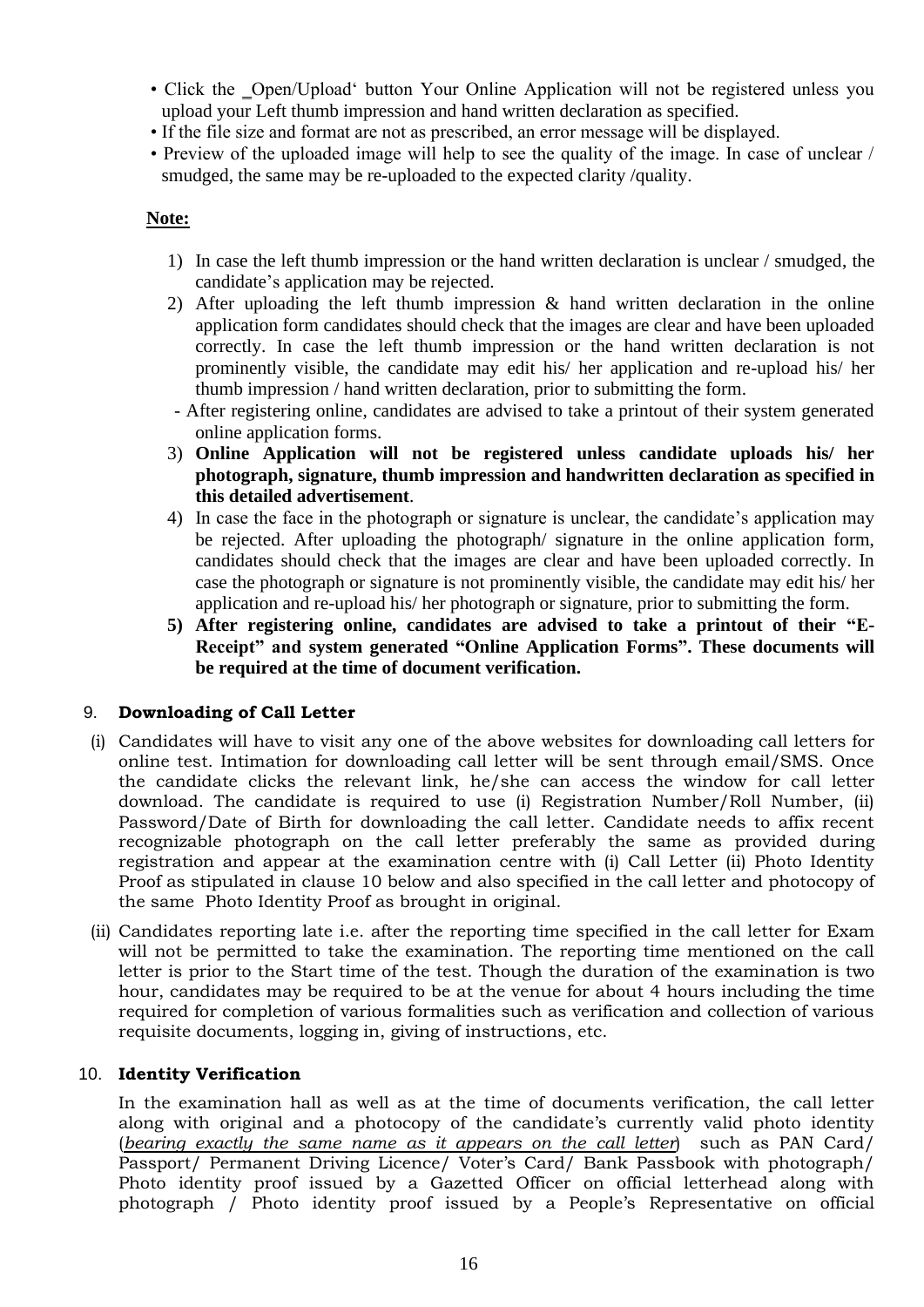letterhead along with photograph / valid recent Identity Card issued by a recognized College/ University/ Aadhar card/ E-Aadhar Card with a photograph/ Employee ID/ Bar Council Identity Card with photograph should be submitted to the invigilator for verification. The candidate's identity will be verified with respect to his/her details on the call letter, in the Attendance List and requisite documents submitted. If identity of the candidate is in doubt the candidate may not be allowed to appear for the Examination.

### **Ration Card and Learner's Driving License is not valid ID proof for this purpose.**

**Note:** Candidates have to produce in original the photo identity proof and submit photocopy of the photo identity proof alongwith Examination call letter at the exam centre as well as at the time of documents verification while attending the examination/ documents verification respectively, without which they will not be allowed to take up the examination/ documents verification.

Candidates must note that the name as appearing on the call letter (provided during the process of registration) should exactly match the name as appearing on the photo identity proof**. Female candidates who have changed first/last/ middle name post marriage must take special note of this**. If there is any mis-match between the name indicated in the Call Letter and Photo Identity Proof, the candidate will not be allowed to appear for the examination. In case of candidates who have changed their name, will be allowed only if they produce original Gazette Notification/ marriage certificate/ affidavit.

#### **10. Selection procedure and preparation of Merit**

- 1. Computer based "common written competitive exam" shall be conducted through Online mode**.** The Question Paper shall be of two (2) hours duration and shall consist of Objective Type questions (Multiple Choice Questions) only.
- 2. The Question Paper shall consist of two parts as detailed below:-

#### **Part – A : 60% weightage**

The standard and syllabus of the examination will be of the level of Degree in Engineering in the respective discipline.

#### **Part – B : 40% weightage**

- (i) Reasoning & Mental Ability
- (ii) Mathematics
- (iii) General Knowledge & Everyday Science
- (iv) Hindi General
- (v) English General

A brief out-line of scope of each sub-part is given hereunder for general guidelines of candidates, but is not intended to be exhaustive:-

- (i) **Reasoning & Mental Ability :-** Analytical Reasoning, Number series, Letter series, Odd man out, Coding-Decoding, Shapes and Mirror Images, Clocks, etc.
- (ii) **Mathematics**:- Mathematics. (Class-XII level)
- (iii)**General Knowledge & Everyday Science** :- **Current events including issues of State (Rajasthan)**, National & International importance, Persons & Places in recent news, Games & Sports, Science, Indian History, Civics, Geography, Indian Polity, etc., **with special reference to Rajasthan**.
- (iv) **Hindi General** :- Hindi Grammar and language (Class-X level).
- (v) **English General** :- English Grammar and language (Class-X level).

#### **The Question Papers, except "Hindi General" of Part-B, shall be in English only.**

3. There shall be no 'Interview'.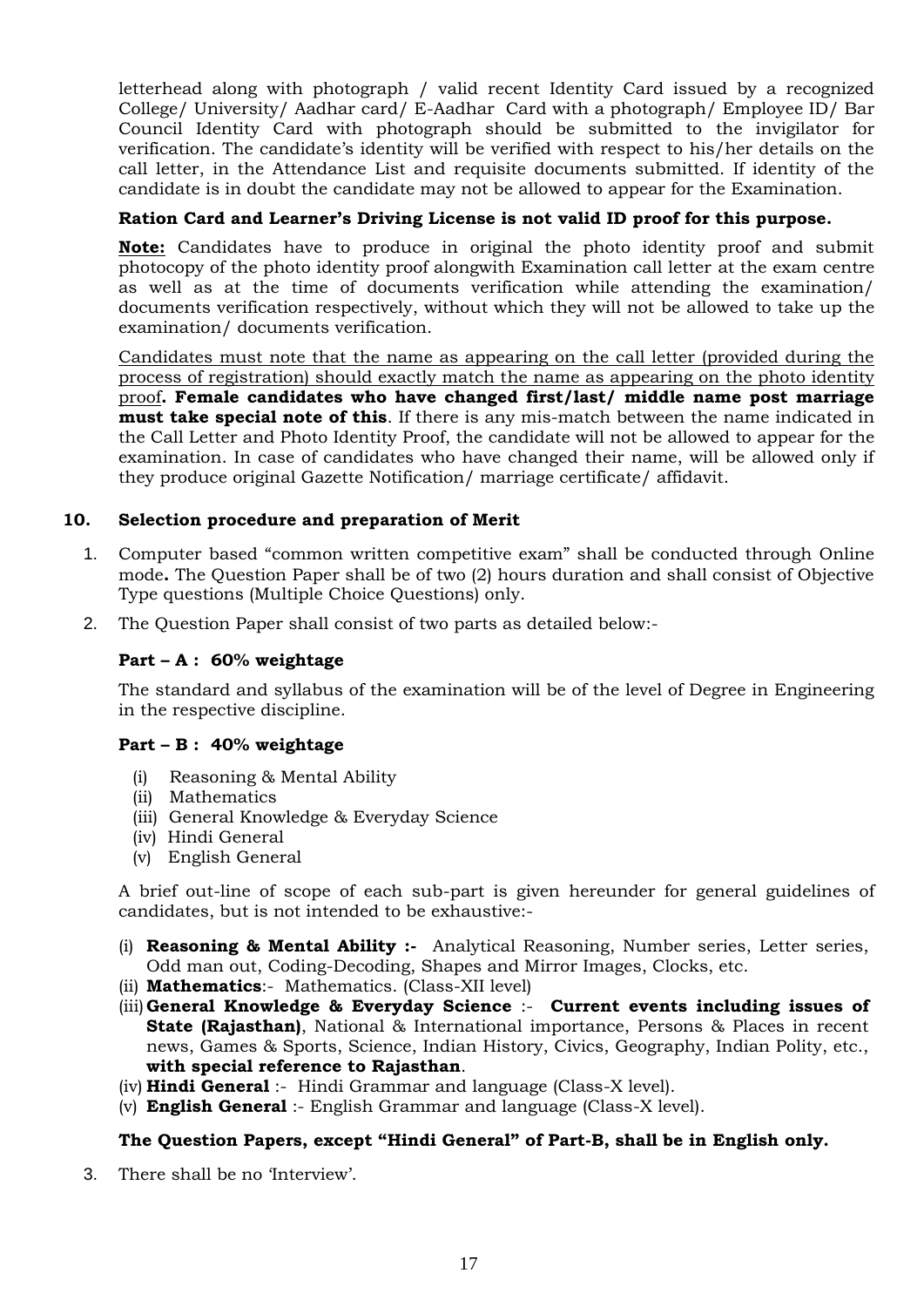- 4. There will be 'Negative' marking for each wrong answer.
- 5. To become eligible for consideration for appointment, candidates shall be required to secure minimum passing marks in each 'Part' as detailed below in the written competitive exams :-
	- (i) UR category candidates 30% marks (ii) SC/ST/BC/MBC/EWS/Ex-servicemen/ - 20% marks PWBD(PH) category candidates

The sum of marks obtained by candidates in the Part-A and Part-B of the examination will be counted for determining final order of their merit.

- 6. For selection against "Unreserved" vacancies, candidates must be eligible for appointment as "Unreserved" candidate. It is clarified that in case of availing relaxation in 'Fee', a candidate does not become ineligible for selection against "Unreserved" vacancy.
- 7. The possibility of occurrence of some problem in the administration of the examination cannot be ruled out completely which may impact test delivery and/or result from being generated. In that event, every effort will be made to rectify such problem, which may include movement of candidates, delay in test. Conduct of a re-exam is at the absolute discretion of test conducting body. Candidates will not have any claim for a re-test. Candidates not willing to move or not willing to participate in the delayed process of test delivery shall be summarily rejected from the process.
- 8. If the examination is held in more than one session due to one or other reason, the scores across various sessions will be equated to adjust for slight differences in difficulty level of different test batteries used across sessions. More than one session are required if the nodes capacity is less or some technical disruption takes place at any centre or for any candidate.
- 9. Responses (answers) of candidates will be analysed with those of other candidates to detect patterns of similarity of right and wrong answers. If in the analytical procedure adopted in this regard, it is inferred/ concluded that the responses have been shared and scores obtained are not genuine/ valid, RVUN reserves rights to cancel the candidature of the concerned candidates and the result of such candidates (disqualified) will be withheld.
- 10. The scores of online exam will be obtained by adopting the following procedure :-
	- (i) Number of questions answered correctly by a candidate in the objective test is considered for arriving at the 'Corrected Score' after applying penalty for wrong answers.
	- (ii) The 'Corrected Scores' so obtained by candidates are made equivalent to take care of the minor difference in difficulty level, if any, in each of the objective tests held in different sessions to arrive at the 'Equated Scores'. Scores obtained by candidates on any test will be equated to the base form by considering the distribution of scores of all the forms.
	- (iii) Test-wise scores and scores on total is calculated with decimal point upto two digits.
- 11. Category-wise Merit lists of all the successful candidates for each discipline & post shall be prepared separately, on the basis of marks secured by the candidates in Common Written Competitive Examination for that discipline/ post.

However, in case two or more candidates acquire the same marks, then their date of birth shall be the deciding factor to determine their inter-se merit, i.e. the elder candidate shall be placed higher in the merit-list.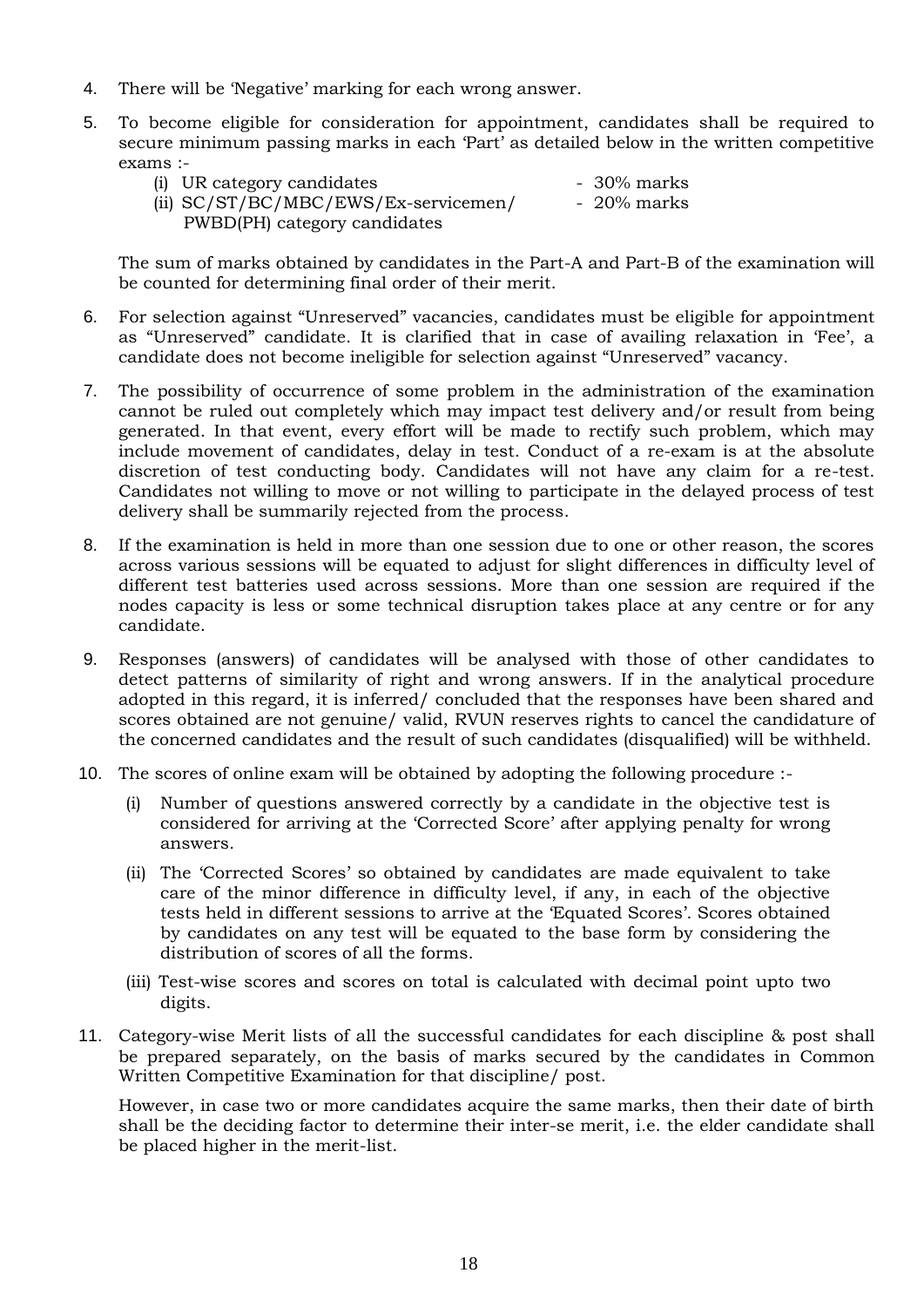12. Notwithstanding anything contained herein above, if other things are equal between a person with benchmark disability and a person without benchmark disability, then preference shall be given to the person with benchmark disability, even if it result in the excess of the reservation prescribed for them.

#### **11. Verification of documents**

- 1. For verification of documents, successful candidates limited to about two (2) times of vacancies under each category for each discipline i.e. Electrical, Mechanical, Civil, Control & Instrumentation/ Communication, Fire & Safety and Information Technology shall be called in order of merit from the above common merit lists prepared separately for each discipline.
- 2. It shall be mandatory for candidates to appear with the following original documents alongwith one set of self-attested photostat copy of the same on the date intimated for the purpose before the Committee, for verification of his/her original documents:-
	- (i) **System generated printout of application with candidate's scanned photograph and signature;**

#### (ii) **Printout of the E-Receipt of fee deposited;**

- (iii) Degree/ Provisional Degree issued by the University or a Certificate issued by the Institute from where such qualification is acquired by him/ her in support of acquiring the requisite qualification;
- (iv) Mark-sheet of all years/ semesters issued by the University;
- (v) In case percentage of marks is not mentioned in the Degree/ Mark-sheet, a certificate issued by the University/ Institution in support of equivalent percentage of marks in the such qualification;
- (vi) Certificate/ Marks-sheet of Secondary School Exam in which 'Date of Birth' of the candidate is indicated;
- (vii) Certificate of SC /ST/EWS or BC/MBC of non-creamy layer, as the case may be, issued by the concerned Competent Authority of Rajasthan state only (if applicable);
- (viii) In case of Persons with Benchmark Disabilities (Physically Handicapped) , Medical Certificate (indicating type & percentage of disability) issued by the concerned Competent Authority;
- (ix) Marriage Registration Certificate issued by the concerned Competent Authority or Affidavit (if married);
- (x) In case of a widow, death certificate of her husband issued by the Competent Authority;
- (xi) In case of Divorcee, decree or certificate issued by the court granting divorce;
- (xii) In case of married candidates, an affidavit clearly indicating name and date of birth of all children, including adopted and step children or an affidavit, if having no children on non-judicial stamp paper of Rs.50/-;
- (xiii) Bonafide Resident Certificate, issued by the competent authority.
- (xiv) Certificate of good character from the competent authority of the University or Institute where last educated and two certificates written not more than six months prior to the last date prescribed for filling-up the application, from two responsible persons not connected with his School or Institute or University and not related to him;
- (xv) An Affidavit on non-judicial stamp paper worth Rs. 50/- duly attested by Notary Public that no criminal case is pending against him/ her in any Court and he/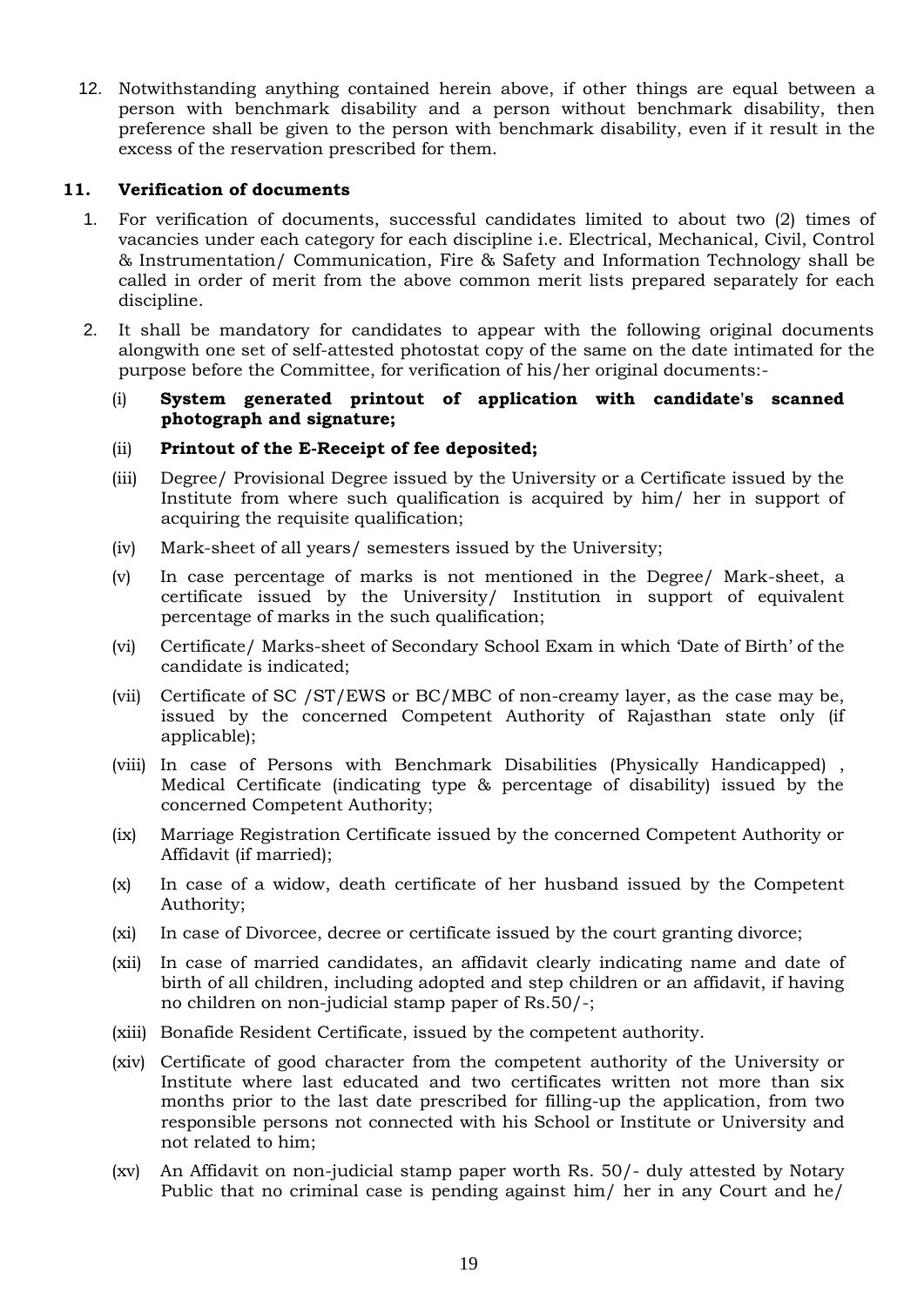she has not been convicted in any criminal case. If he/ she has been convicted or any criminal case is pending against him/ her, details should be mentioned in the Affidavit;

- (xvi) Employment Certificate, if the candidate is an existing employee of RVUN/RVPN/ JVVN/AVVN/JdVVN;
- (xvii) Certificate/ relevant document issued by the concerned Competent Authority for claiming reservation against vacancies reserved for Ex-Servicemen;
- (xviii) Candidates already employed with Government departments/PSUs/Autonomous Bodies will have to produce 'No Objection Certificate' (NOC) from the employer at the time of joining service, if offered appointment; and

(xix) Any other document, as may be intimated.

- 3. In case a candidate does not appear for verification of documents at the scheduled time & date, his/ her candidature is liable to be rejected automatically.
- 4. A "Common Merit List" shall be prepared amongst candidates found eligible for appointment after Documents Verification. Appointment and allotment of Company shall be done from such "Common Merit List" based on their merit, preference for Company and category-wise vacancies.

#### **12. Employment of irregular or improper means**

A candidate who is or has been declared guilty of impersonation or of submitting fabricated documents which have been tampered with or of making statements which are incorrect or false, or of suppressing material information, or of using or attempting to use unfair means in the exam or documents verification or otherwise, resorting to any other irregular or improper means for obtaining admission to the examination or appearance at any interview/ documents verification, shall, in addition to rendering himself liable to criminal prosecution, be debarred from admission to any examination or appearance at any interview/ documents verification held by Nigam in future for selection of candidates.

#### **13. Canvassing**

No recommendation for direct recruitment and/ or selection either written or oral, other than that required under the Regulations, shall be taken into consideration. Any attempt on the part of a candidate to enlist support directly or indirectly for his candidature by any means, may disqualify him for recruitment.

#### **14. Other Instructions**

1. Before applying, every candidate is required to ensure at his/her own that he/she fulfills the eligibility criteria and other conditions mentioned in the advertisement as well as on the website.

Candidate should also ensure that particulars submitted by him/her are correct in all respect.

- 2. Candidates having registration in Manpower Planning Department, Rajasthan or Employment Exchanges shall also be required to apply through the same procedure.
- 3. Permission at all stages of the recruitment process will be purely provisional, subject to satisfying the prescribed eligibility criteria and also presuming that all information submitted by the candidate are complete & correct. Verification of documents/ checking of eligibility criteria with reference to original documents as well as other terms & conditions will be done only at the time of verification of documents.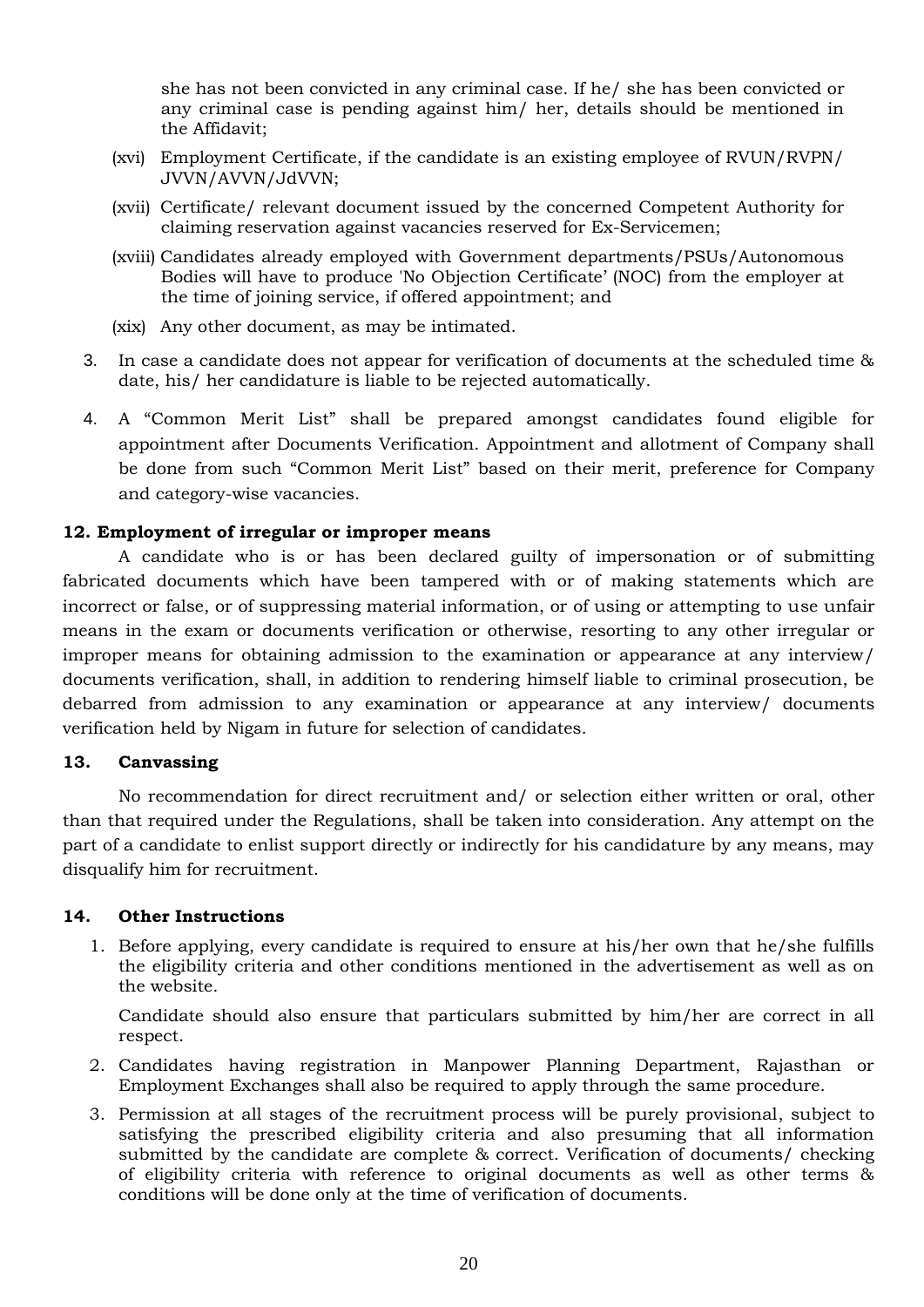- 4. Candidature of a candidate is liable to be rejected automatically at any stage of recruitment process if any information provided by the candidate is found incomplete/incorrect/false or he/she has suppressed any information/material fact or is not found in conformity with the eligibility criteria mentioned in the advertisement or involved in process violation. If, at any time during recruitment or even after joining service by a candidate, any of such shortcomings is noticed, his/her services are liable to be terminated without any notice.
- 5. On appointment, all the selected candidates will be required to furnish a Bond and Surety in support thereof as per Regulations. All terms & conditions prescribed for appointment as a Probationer Trainee shall also be applicable.
- 6. Candidates are advised to remain in constant touch with these websites of Vidyut Nigams and regularly check their email account for information pertaining to this recruitment process. No information will be sent by post or through any other mode.
- 7. RVUN reserves the right to cancel/restrict/modify/alter the recruitment process, if needed, without issuing any notice.
- 8. Decision of RVUN in all matters relating to recruitment will be final and binding on the candidates. No correspondence or personal enquiries shall be entertained by the RVUN in this behalf.
- 9. Legal jurisdiction will be **Jaipur** in case of any dispute.

#### **IMPORTANT DATES**

| Date of opening Website Link for submission<br>of Online Application Form | 24 <sup>th</sup> February, 2021 |
|---------------------------------------------------------------------------|---------------------------------|
| Date of submission<br>Online<br>Last<br>of<br><b>Application Form</b>     | 16th March, 2021                |

#### **HELP LINE NO. : 91+94140 56655**

(During 10:00 AM to 5:00 PM on all Working Days)

**Chief Personnel Officer**